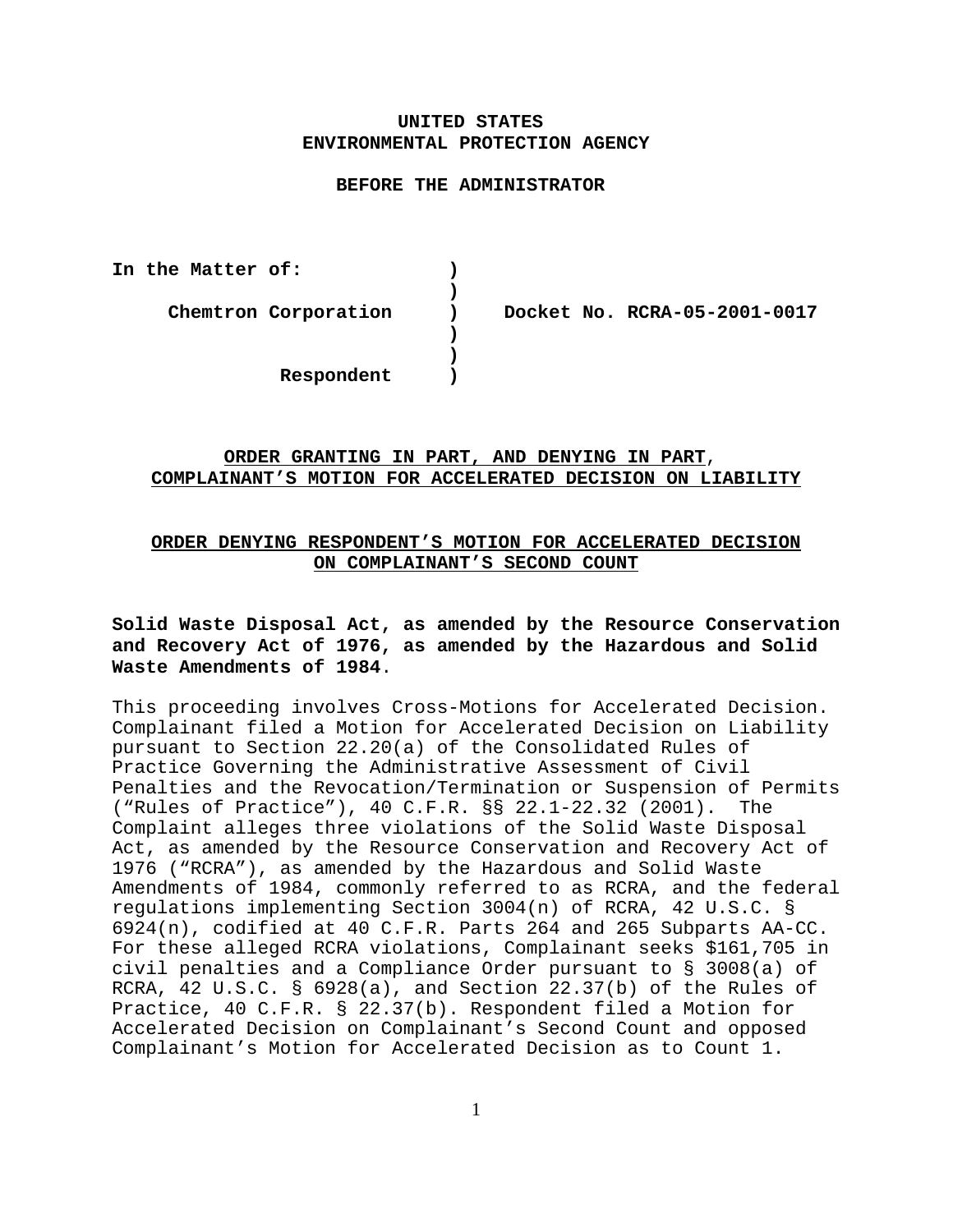Respondent does not oppose Complainants Motion for Accelerated Decision on Liability as to Count 3. **Held**: Based upon the conclusion that no genuine issue of material fact exists, and that Complainant is entitled to judgment as a matter of law, its Motion for Accelerated Decision on Liability is **GRANTED** for Counts 1 and 3. Based upon the conclusion that genuine issues of material fact exist, Complainant's Motion for Accelerated Decision on Count 2 is **DENIED**. Based upon the conclusion that either genuine issues of material fact exist, or that Respondent is not entitled to judgment as a matter of law, Respondent's Motion for Accelerated Decision on Complainant's Count 2 is **DENIED**.

# **Before**:

Stephen J. McGuire Date: December 2, 2002 Administrative Law Judge

## **Appearances**:

For Complainant:

Michael J. McClary Associate Regional Counsel U.S. EPA Region V 77 W. Jackson Blvd., C-14J Chicago, IL 60604-3590

For Respondent:

Richard M. Timm, Jr. Corporate Counsel Chemtron Corporation 35850 Schneider Court Avon, Ohio 44011

# I. Introduction

This administrative enforcement proceeding arises under the authority of Sections 3006(g) and 3008(a) of the Solid Waste Disposal Act, as amended by the Resource Conservation and Recovery Act of 1976 ("RCRA"), as amended by the Hazardous and Solid Waste Amendments of 1984, 42 U.S.C. §§ 6926(g), 6928(a). Complainant, the Environmental Protection Agency ("EPA"), instituted this proceeding by filing an Administrative Complaint and Compliance Order ("Complaint") against Respondent, Chemtron Corporation on September 28, 2001. The Complaint alleges three violations of RCRA and its implementing regulations codified at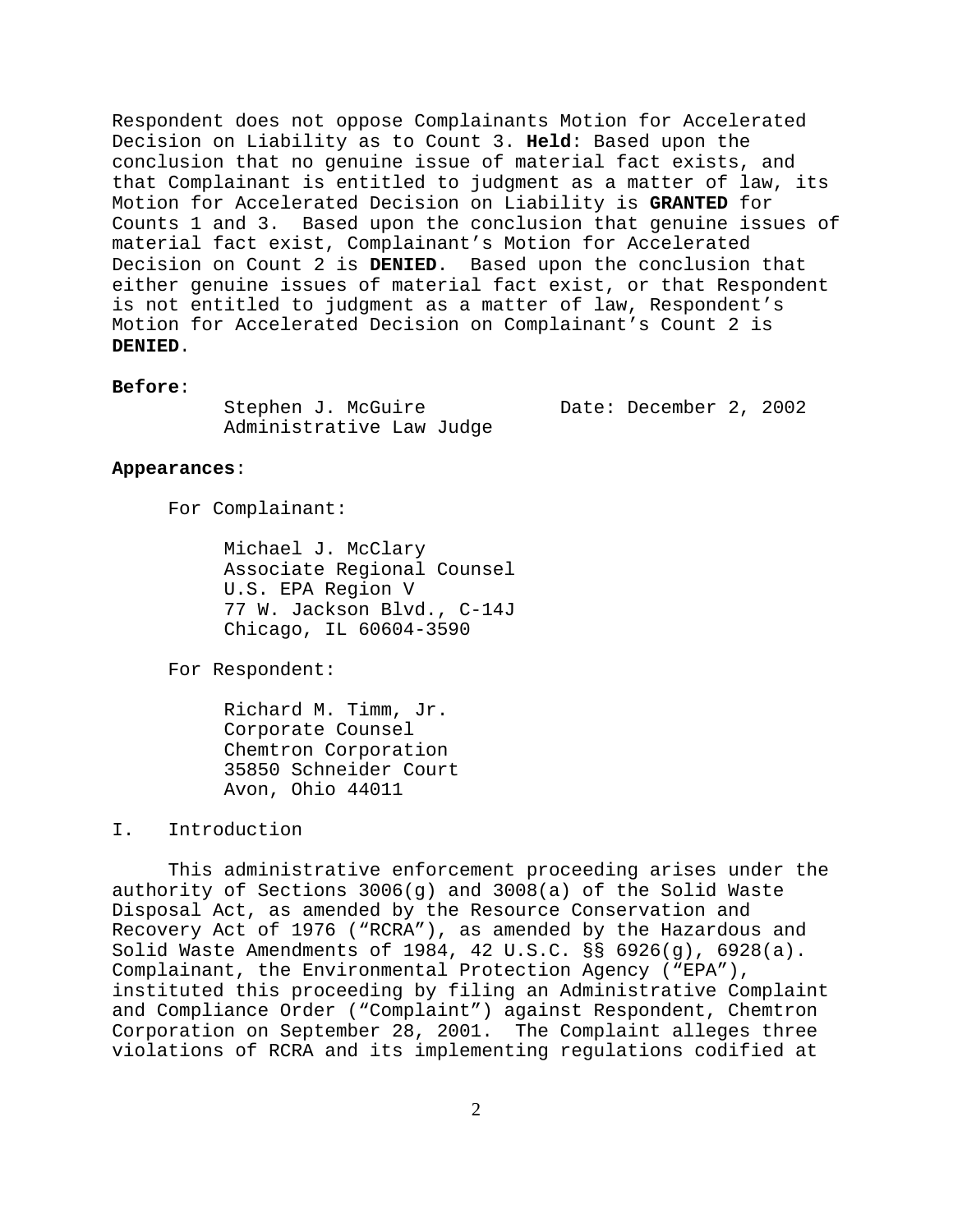40 C.F.R. Part 265 Subparts BB and CC. For these three alleged violations Complainant seeks a civil penalty in the amount of \$161,705.<sup>1</sup> Respondent filed an Answer to the Complaint on November 7, 2001, and requested a hearing in this matter.

The Court issued a Prehearing Order on April 9, 2001, establishing the prehearing exchange schedule. Pursuant to this Order, Complainant was directed to file its initial prehearing exchange on June 10, 2002, and if necessary, to file a rebuttal prehearing exchange on July 31, 2002. Respondent was directed to file its prehearing exchange on July 10, 2002. On May 9, 2002, Complainant filed a Motion for Extension of Time to File Prehearing Exchange. The Court granted Complainant's Motion, extending Complainant's prehearing exchange filing deadline to June 21, 2002, and accordingly adjusting Respondent's filing deadline. $2$  Complainant filed a rebuttal prehearing exchange on August 9, 2002. On September 6, 2002, Complainant filed the pending Motion for Accelerated Decision on Liability. With permission from the Court, Respondent filed its Opposition to Complainant's Motion for Accelerated Decision on September 27, 2002. Additionally, Respondent served upon the Court and Complainant a Motion for Accelerated Decision on Complainant's Second Count.<sup>3</sup> Complainant filed with the Regional Hearing Clerk an Opposition to Respondent's Motion for Accelerated Decision on Count 2 on September 17, 2002. Both parties have filed reply briefs in support of their respective Motions.

Pursuant to Section 3006 of RCRA, 42 U.S.C. § 6926, the Administrator of the Environmental Protection Agency ("Administrator") may authorize a state to administer a state hazardous waste program in lieu of the federal RCRA program when the Administrator deems the state program is equivalent to, consistent with, and no less stringent than the federal hazardous

 $^2$  Although the Court has received Respondent's proposed prehearing exchange, the Court observes that Respondent has not filed it with the Regional Hearing Clerk as required by the Rules of Practice. See 40 C.F.R. § 22.5(a).

<sup>&</sup>lt;sup>1</sup> The Complaint seeks a proposed penalty in the amount of \$178,783. However, Complainant indicates in its Penalty Narrative, see Complainant's Ex. 25 at US433, that there was an error in computing the penalty for Count 1 which reduces the penalty to \$161,705.

 $^3$  The Court received this Motion via facsimile on September 9, 2002.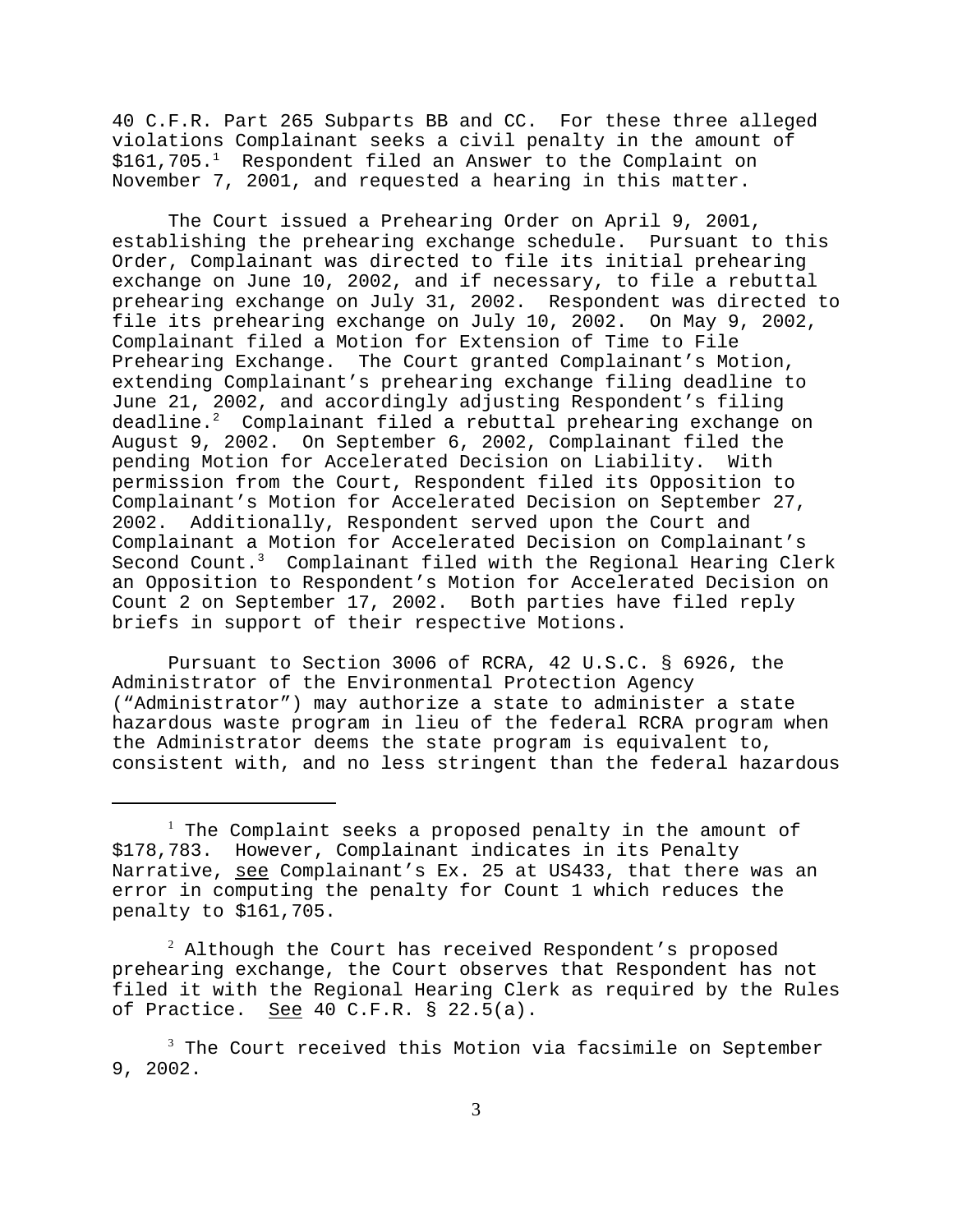waste program. See RCRA § 3006(b). The Administrator granted the State of Ohio final authorization, effective June 30, 1989, to administer a state hazardous waste program in lieu of the federal RCRA hazardous waste program. See 54 Fed. Reg. 27170 (June 28, 1989). However, the State of Ohio has not received final authorization from the EPA to implement state regulations governing the monitoring and control of organic air emissions as required by Section 3004(n) of RCRA, 42 U.S.C. § 6924(n). See Complaint ¶ 8. Pursuant to Section 3006(g) of RCRA, 42 U.S.C. §  $6926(q)$ , the EPA must implement these regulations until Ohio is granted final authorization. As such, the applicable EPA regulations governing the monitoring and control of organic air emissions are the controlling regulations in this proceeding.

## II. Factual Background

Respondent is the owner and operator of a facility in Avon, Ohio. See Answer 13; 40 C.F.R. § 260.10. Respondent admits that it is a "person" as that term is defined by RCRA. See Answer § 14; RCRA § 1004(15). Pursuant to Section 3005 of RCRA, 42 U.S.C. 6925, Respondent obtained a permit for the treatment, storage, or disposal of hazardous waste at its facility. See Answer ¶¶ 15-20. Specifically, "Respondent receives hazardous waste from a variety of sources and operates several processes to reclaim chemicals from the wastes." See Complainant's Motion for Accelerated Decision at 1 (citing Complainant's Prehearing Exchange Exhibit ("Complainant's Ex.") 14 at US131). Respondent has a permit to store hazardous waste in tanks. See Answer ¶ 46. Respondent stores a hazardous waste, having the waste code F002, in Tank 6, a 5,250 gallon tank with a design capacity of less than 75 cubic meters. See Answer 1 53; Complainant's Ex. 19 at US264; Complainant's Ex. 35 at US489. F002 is a listed hazardous waste and has a toxic waste hazard code. See 40 C.F.R. § 261.31(a).

On March 4-5, 1999, EPA conducted an inspection of Respondent's facility for compliance with "the applicable requirements of RCRA and the facility's Hazardous Waste Installation and Operation Permit." See Answer ¶ 21. This inspection serves as the basis for the alleged RCRA violations in the administrative enforcement proceeding at bar.

## III. Legal Standard

Section 22.20(a) of the Rules of Practice, 40 C.F.R. § 22.20(a), authorizes the Administrative Law Judge ("ALJ") to "render an accelerated decision in favor of a party as to any or all parts of the proceeding, without further hearing or upon such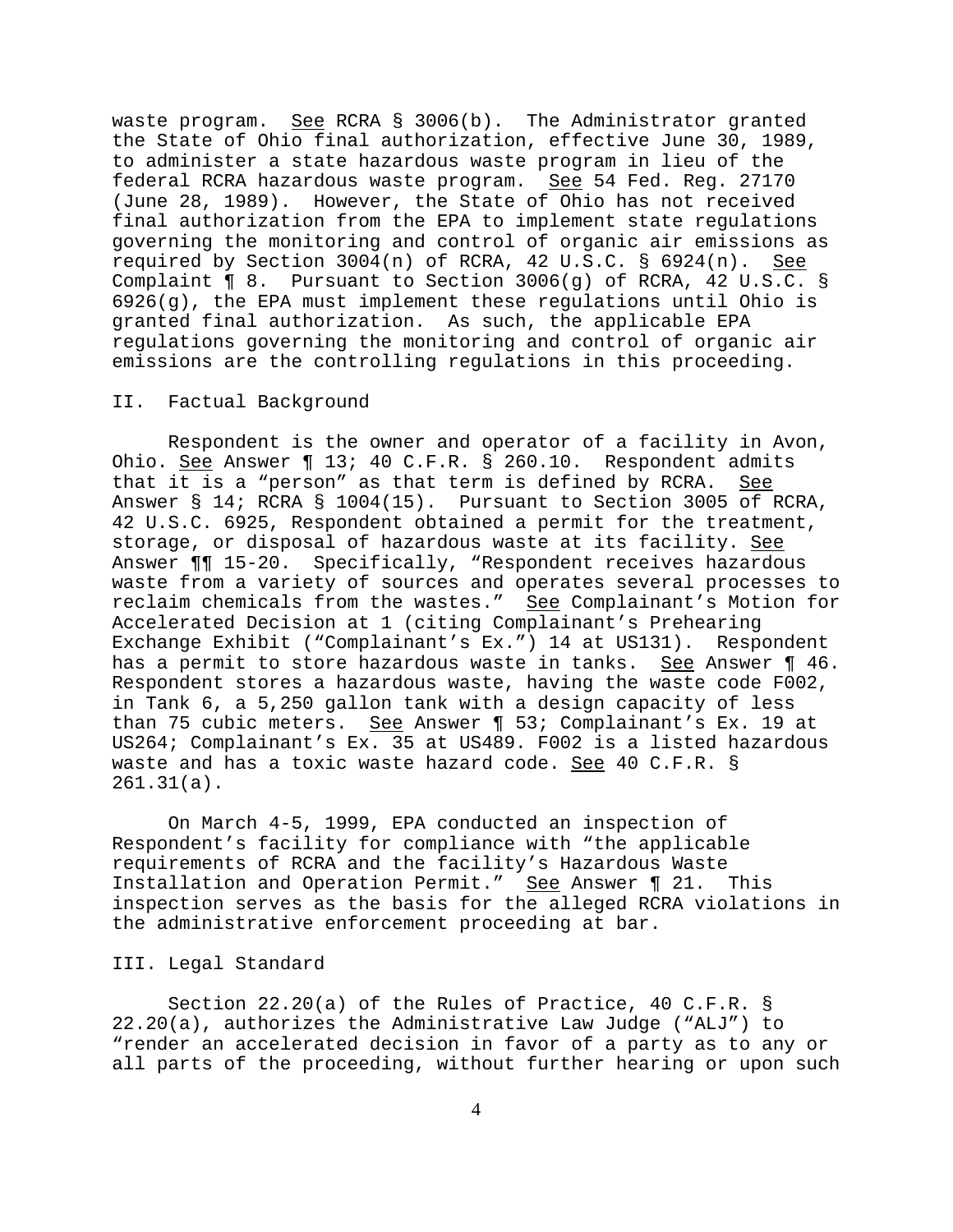limited additional evidence, such as affidavits, as he may require, if no genuine issue of material fact exists and a party is entitled to judgment as a matter of law." 40 C.F.R. § 22.20(a). A long line of decisions by the Office of Administrative Law Judges ("OALJ") and the Environmental Appeals Board ("EAB"), has established that this procedure is analogous to a motion for summary judgment under Rule 56 of the Federal Rules of Civil Procedure. See e.g., In re CWM Chem. Servs., Inc., 6 E.A.D. 1 (EAB May 15, 1995). As recently articulated by the D.C. Circuit Court of Appeals, "the movant is entitled to an accelerated decision only if it presents 'evidence so strong and persuasive that no reasonable [fact finder] is free to disregard it.'" Rogers Corp. v. EPA., 275 F.3d 1096, 1103 (D.C. Cir. 2002) (quoting BWX Technologies, Inc., RCRA Appeal No. 97-5 (EAB, Apr. 5, 2000).

The burden of showing there exists no genuine issue of material fact is on the party moving for summary judgment. See Adickes v. S.H. Kress & Co., 398 U.S. 144, 157 (1970). In considering such a motion, the tribunal must construe the factual record and reasonable inferences therefrom in the light most favorable to the non-moving party. See Cone v. Longmont United Hospital Ass'n, 14 F.3d 526, 528 (10th Cir. 1994). The mere allegation of a factual dispute will not defeat a properly supported motion for summary judgment. See Anderson v. Liberty Lobby, Inc., 477 U.S. 242, 256 (1986). Similarly, a simple denial of liability is inadequate to demonstrate that an issue of fact does indeed exist in a matter. A party responding to a motion for accelerated decision must produce some evidence which places the moving party's evidence in question and raises a question of fact for an adjudicatory hearing. See In re Bickford, Inc., Docket No. TSCA-V-C-052-92, 1994 TSCA LEXIS 90 (EPA ALJ, Nov. 28, 1994).

"Bare assertions, conclusory allegations or suspicions" are insufficient to raise a genuine issue of material fact precluding summary judgment. Jones v. Chieffo, 833 F. Supp. 498, 503 (E.D. Pa. 1993), aff'd, 22 F.3d 301 (3rd Cir. 1994) (mem.). The decision on a motion for summary judgment or accelerated decision must be based on the pleadings, affidavits and other evidentiary materials submitted in support or opposition to the motion. See Celotex Corp. v. Catrett, 477 U.S. 317, 324 (1986); 40 C.F.R. § 22.20(a) (2000); FED. R. CIV. PRO. 56(c).

In the case at bar, the parties have filed cross-motions for accelerated decision as to Count 2. Thus, for this count, both parties assert that there is no genuine issue of material fact. Yet, that does not mean that accelerated decision must be granted in favor of one of the parties on this count. Rather, the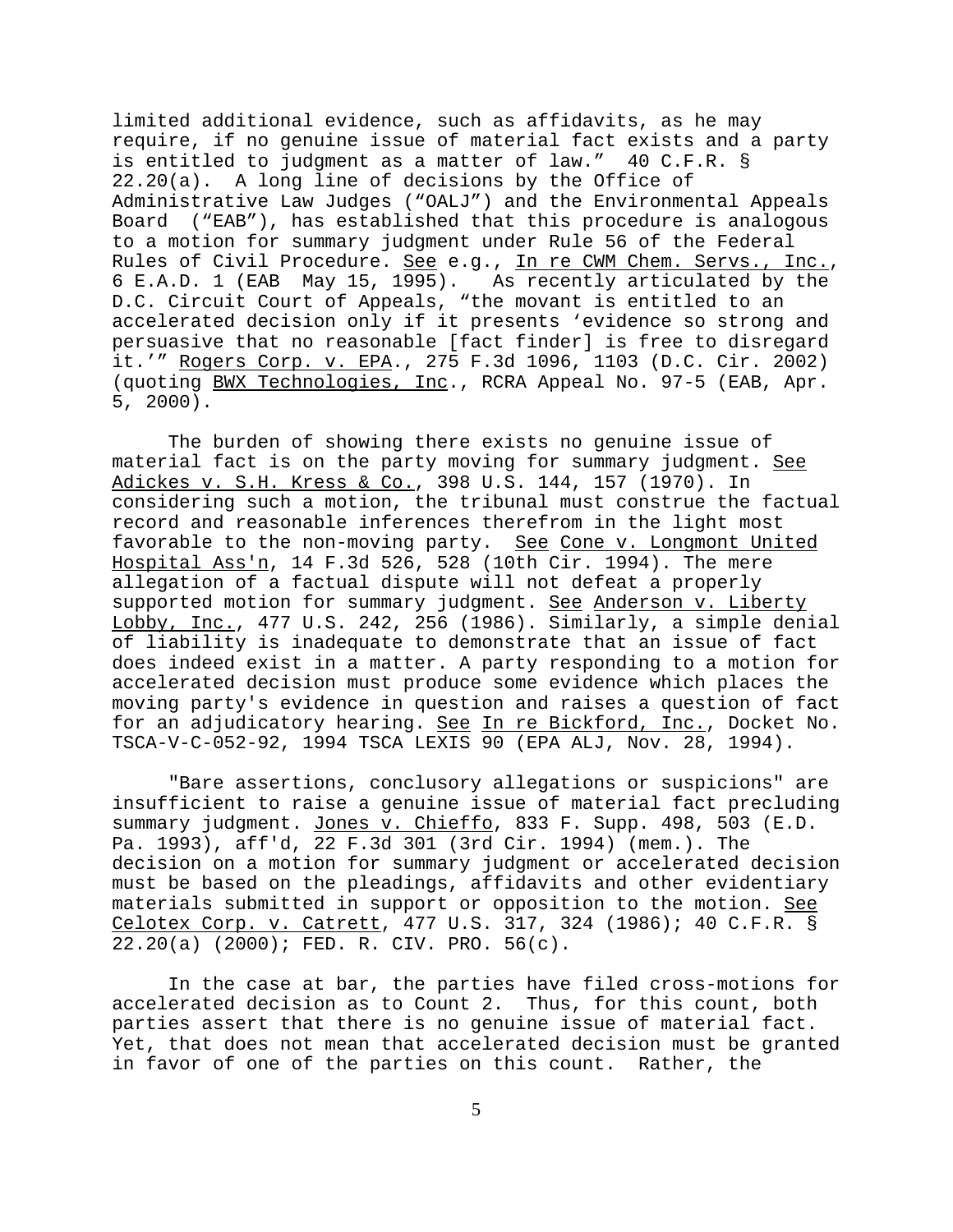undersigned "must evaluate each party's motion on its own merits, taking care in each instance to draw all reasonable inferences against the party whose motion is under consideration." Taft Broadcasting Co. v. United States, 929 F. 2d 240, 248 (6th Cir. 1991). "A fact-finder may be entitled, on cross motions for accelerated decision, to decide among reasonable inferences where the evidence is fully developed." Rogers, supra, at 1105-06.

With regard to Respondent's burden for its Motion for Accelerated Decision, Respondent must aver "an absence of evidence to support the nonmoving party's case," thereby shifting the burden of production to Complainant. See In re Peter C. Varrasso, 37 F. 3d 760, n.1 (citing Celotex, supra, at 325). "To avoid accelerated decision in Respondent's favor, Complainant must come forth with evidence that would be sufficient, if all reasonable inferences were drawn in its favor, to find for Complainant on that issue at trial. See In re Consumers Recycling, Inc., Docket Nos. CAA-5-2001-002, CWA-5-2001-006, RCRA-5-2001-008, MM-5-2001-001 (ALJ, Apr. 12, 2002) (citing Azrielli v. Cohen Law Offices, 21 F. 3d 512, (2nd Cir. 1994).

Upon review of the evidence in a case, even if a judge believes that summary judgment is technically proper, sound judicial policy and the exercise of judicial discretion permit a denial of such a motion for the case to be developed fully at trial. See Roberts v. Browning, 610 F.2d 528, 536 (8th Cir. 1979).

IV. Discussion

A. Count 1

Count 1 of the Complaint alleges violations of 40 C.F.R. Part 265 Subpart BB which governs air emission standards for equipment leaks. The Subpart BB regulations generally apply to owners and operators of facilities that treat, store, or dispose of hazardous waste. See 40 C.F.R. § 265.1050(a). Within this universe, the subpart applies to equipment at such facilities which "contains or contacts hazardous wastes with organic concentrations of at least 10 percent by weight that are managed in . . . a unit that is subject to the permitting requirements of 40 C.F.R. Part 270." 40 C.F.R. § 265.1050(b)(1).

The regulations at issue in Count 1 govern the air emission standards for pumps and valves "in light liquid service." See 40 C.F.R. §§ 265.1052(a)(1), 265.1057(a). The term "in light liquid service" means that "the piece of equipment contains or contacts a waste stream where the vapor pressure of one or more of the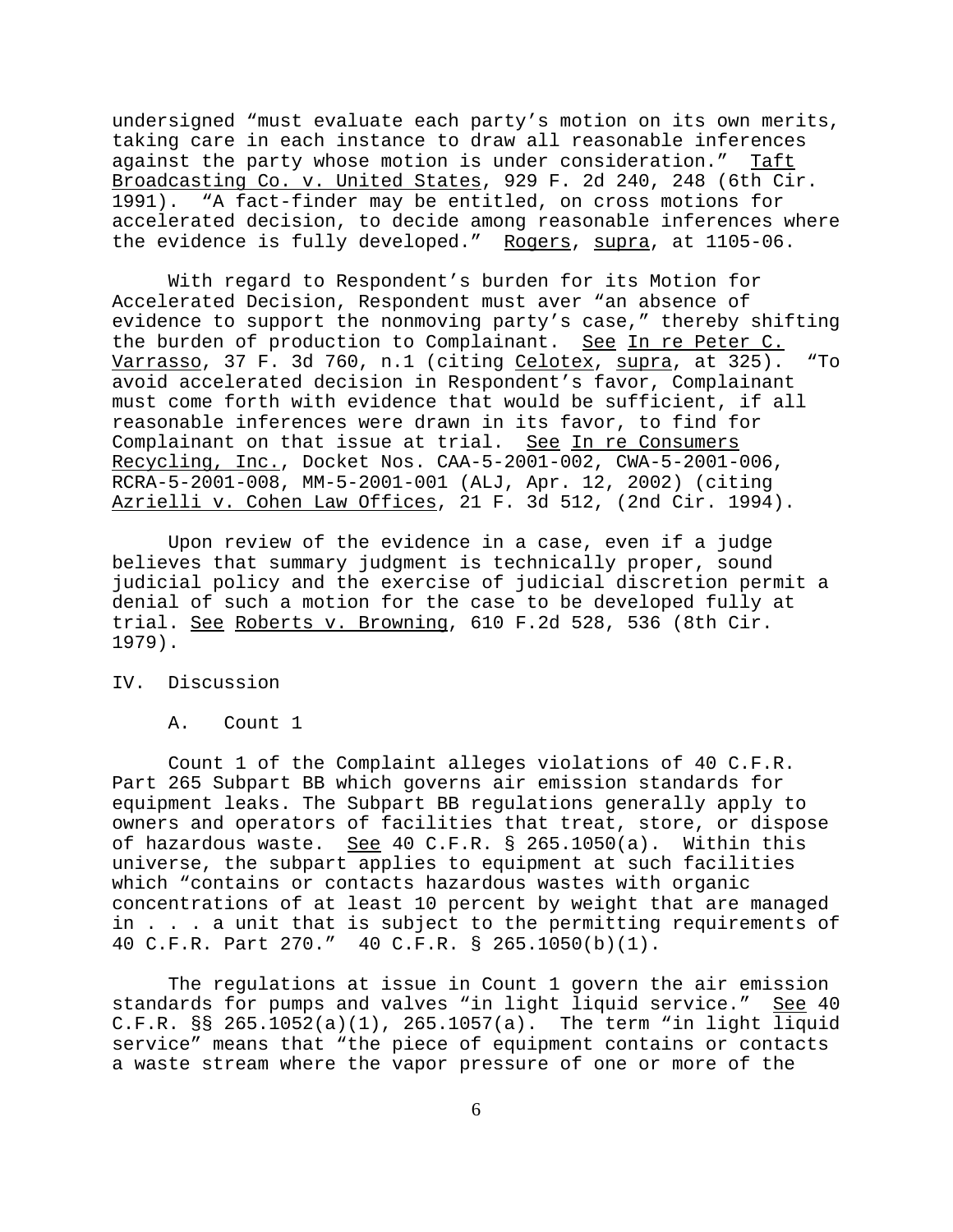organic components in the stream is greater than 0.3 kilopascals (kPa) at 20  $\circ$ C, the total concentration of the pure organic components having a vapor pressure greater than 0.3 kilopascals (kPa) at 20  $\circ$ C is equal to or greater than 20 percent by weight, and the fluid is a liquid at operating conditions." 40 C.F.R. §§ 265.1051, 264.1031. Count 1 alleges that Respondent violated 40 C.F.R.  $\S$ § 265.1052(a)(1) and 265.1057(a), for failing to conduct monthly monitoring of pumps and valves in light liquid service pursuant to 40 C.F.R. § 265.1063(b), and in particular, Reference Method 21, between December 1996 and March 1999. See Complaint ¶¶ 36-37, 40-43.

In its Motion for Accelerated Decision, Complainant contends that, as to Count 1, it has established that there is no genuine issue of material fact and that Complainant is entitled to judgment as a matter of law. See Complainant's Motion for Accelerated Decision at 24-27; 40 C.F.R. § 22.20(a). In order for Complainant to meet its burden it must establish that Respondent is an owner or operator of a facility that treats, stores, or disposes of hazardous waste, and that at Respondent's facility Respondent manages hazardous waste, with the requisite organic concentration of 10 percent by weight, in a unit subject to the permitting requirements of 40 C.F.R. Part 270, and that the pumps and valves at issue in Count 1 were in light liquid service.

Complainant's Motion for Accelerated Decision, in conjunction with Complainant's Response to Order Requesting Further Briefing, does establish that there are no genuine issues of material fact with regard to Count 1 and that Complainant is entitled to judgment as a matter of law. Respondent has admitted it is an owner or operator of a facility that treats, stores, or disposes of hazardous waste, and that at Respondent's facility Respondent manages hazardous waste, with the requisite organic concentration of 10 percent by weight, in a unit subject to the permitting requirements of 40 C.F.R. Part 270. See Answer ¶¶ 13, 15-20, 23; Complainant's Ex. 4 at US18-19; Complainant's Ex. 14 at US139-142; 40 C.F.R. § 265.1050(a)-(b). Moreover, Complainant has established that there is no genuine issue that the pumps and valves were "in light liquid service" as that term is defined in 40 C.F.R. § 264.1031.

Respondent, in its Answer to the Complaint, averred that it had no knowledge of the factual allegations that the pumps and valves at issue in Count 1 were in light liquid service. See Respondent's Answer ¶¶ 36-37. On November 1, 2002, the Court issued an Order Requesting Further Briefing on the issue of whether the pumps and valves alleged in Count 1 were in light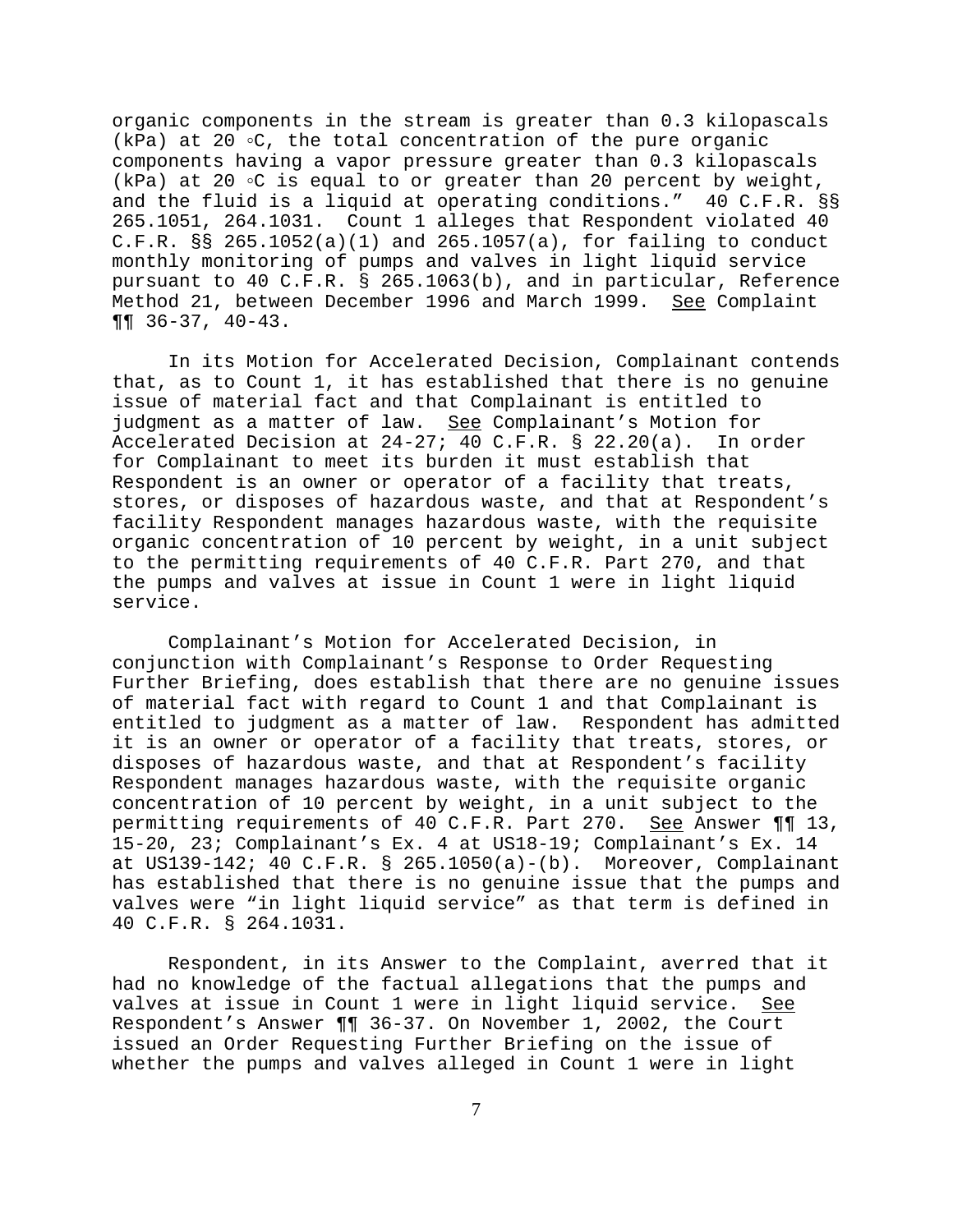liquid service. Each party filed a Memorandum in response to the Court's Order. Respondent, however, in its Memorandum, maintains that it is Complainant's burden to establish that the pumps and valves are in light liquid service. Respondent is correct that EPA "has the burdens of presentation and persuasion that the violation occurred as set forth in the complaint." 40 C.F.R. § 22.24. Yet, as the owner and operator of a hazardous waste facility, it is Respondent's obligation to both determine and document whether, and to what extent, the Subpart BB regulations apply.

Determination of the applicability of the leak detection monitoring requirements to a particular hazardous waste and the equipment handling such waste is a multi-step process that is performed and recorded by the facility owner or operator. See 40 C.F.R. §§ 265.1050-265.1064. The first step is to determine whether equipment at the facility contains or contacts hazardous wastes with organic concentrations of at least 10 percent by weight. See 40 C.F.R.  $\S$  265.1050(b). The second step is to determine in what type of service the equipment is used, i,e., gas/vapor, light liquid, or heavy liquid. If the waste stream is a liquid at operating conditions, then the owner or operator must determine if it is a light liquid or a heavy liquid using the criteria specified in 40 C.F.R. § 264.1031. By virtue of the recordkeeping requirements, an owner or operator will be able to demonstrate compliance with the Subpart BB regulations. See 40 C.F.R. § 265.1064.

Complainant presents the Court with persuasive arguments and evidence that the pumps and valves at issue in Count 1 were in light liquid service. The Court is mindful that it is Respondent's regulatory obligation to determine whether its pumps and valves are in light liquid or heavy liquid service and then to implement the appropriate monitoring protocol. In ascertaining whether Respondent is fulfilling its regulatory obligations, Complainant must rely upon the records Respondent maintains pursuant to 40 C.F.R. § 265.1064, in order to demonstrate its compliance with the Subpart BB regulations. Respondent's SOP and Revised SOP implement a method of compliance consistent with the Subpart BB monitoring requirements for pumps and valves in light liquid service. See Complainant's Ex. 14 at US137-146. Because Respondent's SOP and Revised SOP document Respondent's "method of compliance" with the Subpart BB regulations, see 40 C.F.R. § 265.1064(b), the Court will place considerable weight on these documents and draw the reasonable inference that the pumps and valves at issue in Count 1 of the Complaint were in light liquid service.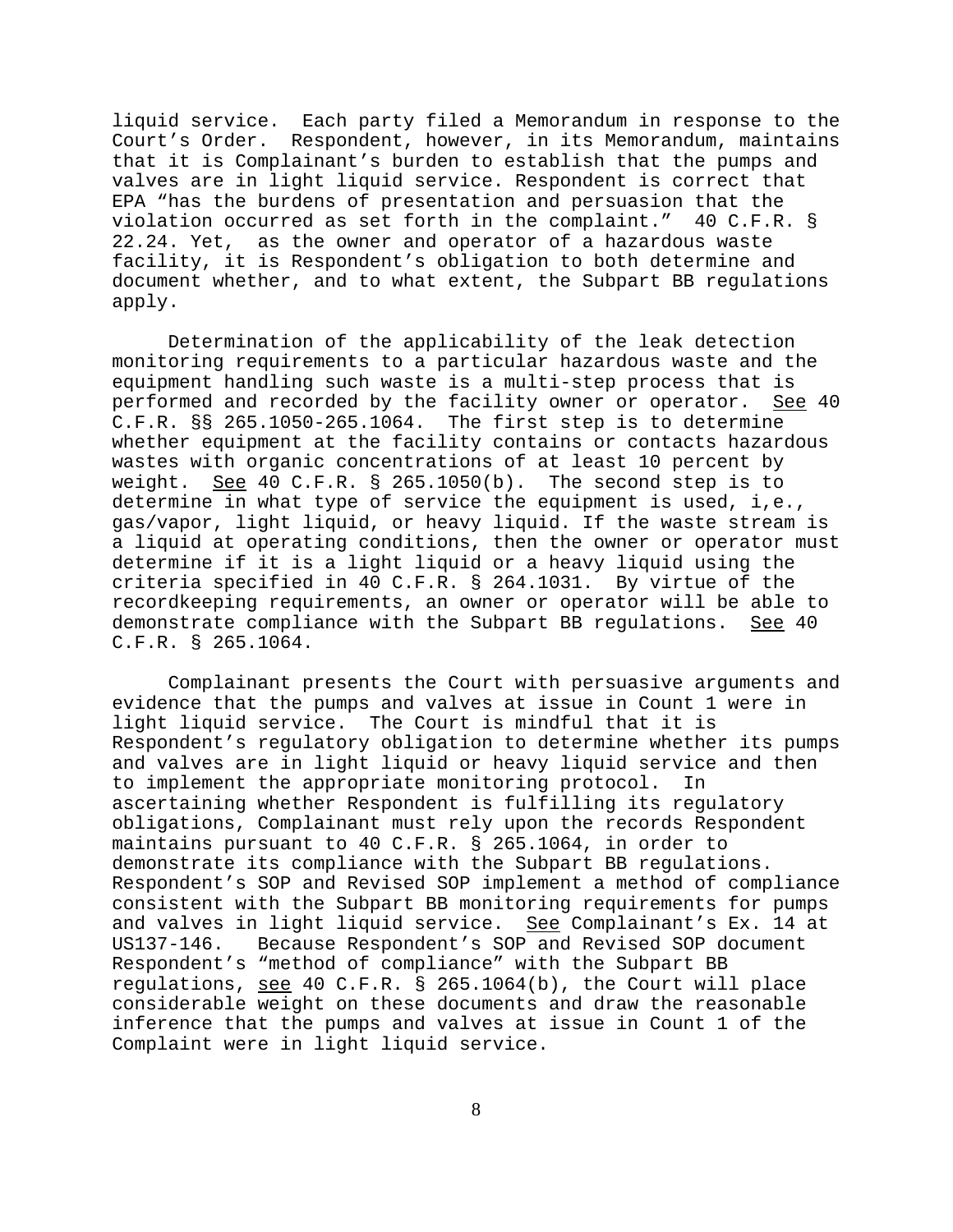The Court also recognizes that, pursuant to the Subpart BB regulations, pumps and valves in heavy liquid service are exempt from the routine leak detection monitoring requirements. See 40 C.F.R. § 265.1058. See also 55 Fed. Reg. 25454, 25465 (June 21, 1990)("The provisions exempt pumps and valves processing relatively low vapor pressure substances (heavy liquids) from the routine instrument monitoring requirements of the standards. These provisions are included to avoid requiring unnecessary controls on equipment that poses little emission problem even when leaking."); 55 Fed. Reg. at 25464 ("By their nature, heavy liquids exhibit much lower volatilities than do light liquids, and because equipment leak rates and emissions have been shown to vary with stream volatility, emissions from heavy liquids are less than those for lighter, more volatile streams.") Because pumps and valves in heavy liquid service are exempt from the routine light liquid monitoring requirements, Respondent had a regulatory obligation to "record in a log [] kept in the facility operating record . . . a statement listing the hazardous waste influent to and effluent from each hazardous waste management unit subject to the requirements in §§ 265.1052 through 265.1060 and an analysis determining whether these hazardous wastes are heavy liquids."  $40 \text{ C.F.R. }$  \$ 265.1064(k)(2). Yet, Respondent neither provided Complainant nor the Court with this requisite analysis.

Complainant further substantiates its allegation that the pumps and valves were in light liquid service with analysis of the light liquid criteria with regard to 111-trichloroethane, trichloroethylene, perchloroethylene, and methylene chloride. See Complainant's Response to Order Requesting Further Briefing at 15-22 (¶¶ 1-38), 38-39. Such analysis is also presented in the second affidavit of Michael R. Cunningham, an EPA employee with a background in organic and inorganic chemistry. See Second Cunningham Aff. ¶ 2. Mr. Cunningham avers that "as part of [his] employment responsibilities, [he] sometimes [is] required to determine whether a liquid waste containing 10 percent or greater by weight of organic compounds is a 'light liquid' or 'heavy liquid', pursuant to the definitions in 40 C.F.R. § 264.1031." Id. at ¶ 6. Mr. Cunningham averred that after ascertaining the vapor pressures of 111-trichloroethane, trichloroethylene, perchloroethylene, and methylene chloride at 20 °C, and then using Respondent's waste recovery records in conjunction with Respondent's Air Monitoring Document, he was able to conclude that the pumps and valves at issue in Count 1 were in light liquid service during the period alleged in Count 1 of the Complaint. See id. at  $\P\P$  7-46.

Based upon the foregoing evidence, Complainant has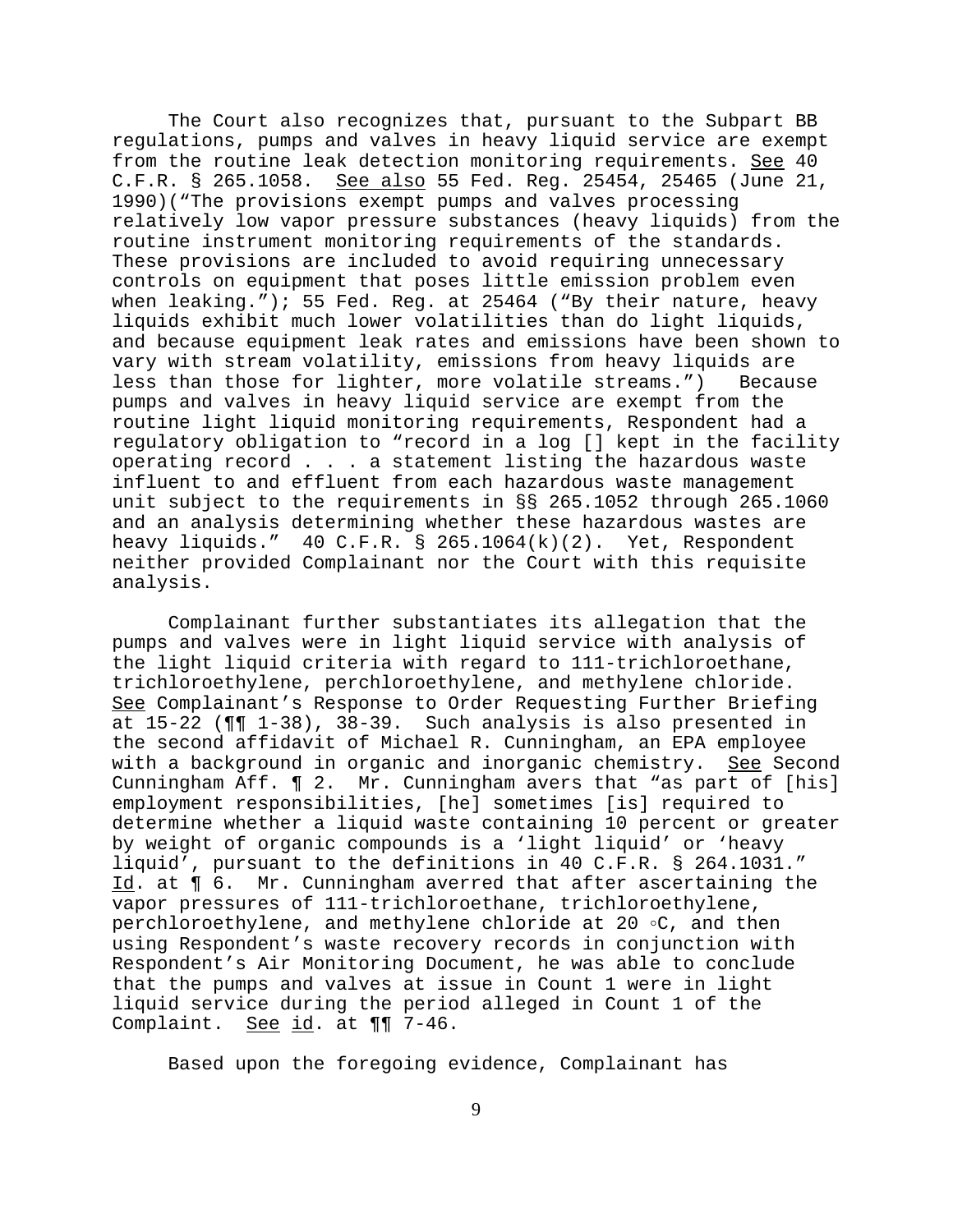established that there is no genuine issue of material fact thereby shifting the burden to Respondent, the non-moving party, to produce some evidence that would place Complainant's evidence in question and raise a question of fact for an adjudicatory hearing. See In re Bickford, Inc., supra. Respondent has failed to meet this burden of production. Respondent argues that Complainant's Motion must fail because Respondent managed various chemicals in its fuel blending operation. See Respondent's Brief on the Issue of Whether the Pumps and Valves at Issue in Count 1 Were in Light Liquid Service at 6. Yet, such an argument does not persuade the Court that, in light of its RSOP, waste recovery records, and Air Monitoring documents, that the total concentration of pure components with vapor pressure greater than 0.3 Kpa at 20  $\circ$ C was less than or equal to 20%. As such, the Court concludes that Complainant established that there is no genuine issue of material fact that the pumps and valves at issue in Count 1, during the time period in question, were in light liquid service.

In Respondent's Memorandum of Law in Opposition to Complainant's Motion for Accelerated Decision on Liability ("Respondent's Opposition"), Respondent argues that although it did not perform the exact monitoring required by 40 C.F.R. §§  $265.1052(a)(1)$  and  $265.1057(a)$ , it performed fundamentally the same monitoring on a daily basis as part of the visual inspection required by its Ohio State Permit. See Respondent's Opposition at 1. According to Respondent, this daily visual inspection will ascertain whether there is a "presence of wet spots around tanks, piping is tight and secured, and valves are leak free." Id. Respondent submits that due to the particular "waste product" at its facility, "it is probable that if Respondent's tanks were to leak, that leak would be visible." Respondent's Opposition at 3.

Respondent's daily visual inspections do not satisfy the requirements of 40 C.F.R. §§ 265.1052(a)(1), 265.1057(a), and 265.1063(b). Sections 265.1052(a)(1) and 265.1057(a) expressly state that all pumps and valves in light liquid service "shall be monitored monthly to detect leaks by the methods specified in § 265.1063(b)." The leak detection monitoring required by § 265.1063(b) necessitates compliance with "Reference Method 21" which is codified at 40 C.F.R. Part 60, Appendix A. Reference Method 21, entitled "Determination of Volatile Organic Compounds Leaks," requires the use of a portable instrument. Although the regulation does not specify the type of leak detector instrument, Reference Method 21 does provide "specifications and performance criteria" for the leak detector instrument. See 40 C.F.R.  $\S$  60, App. A, Meth. 21 at 1.2. Respondent has not proffered evidence that it used an instrument to detect leaks while performing its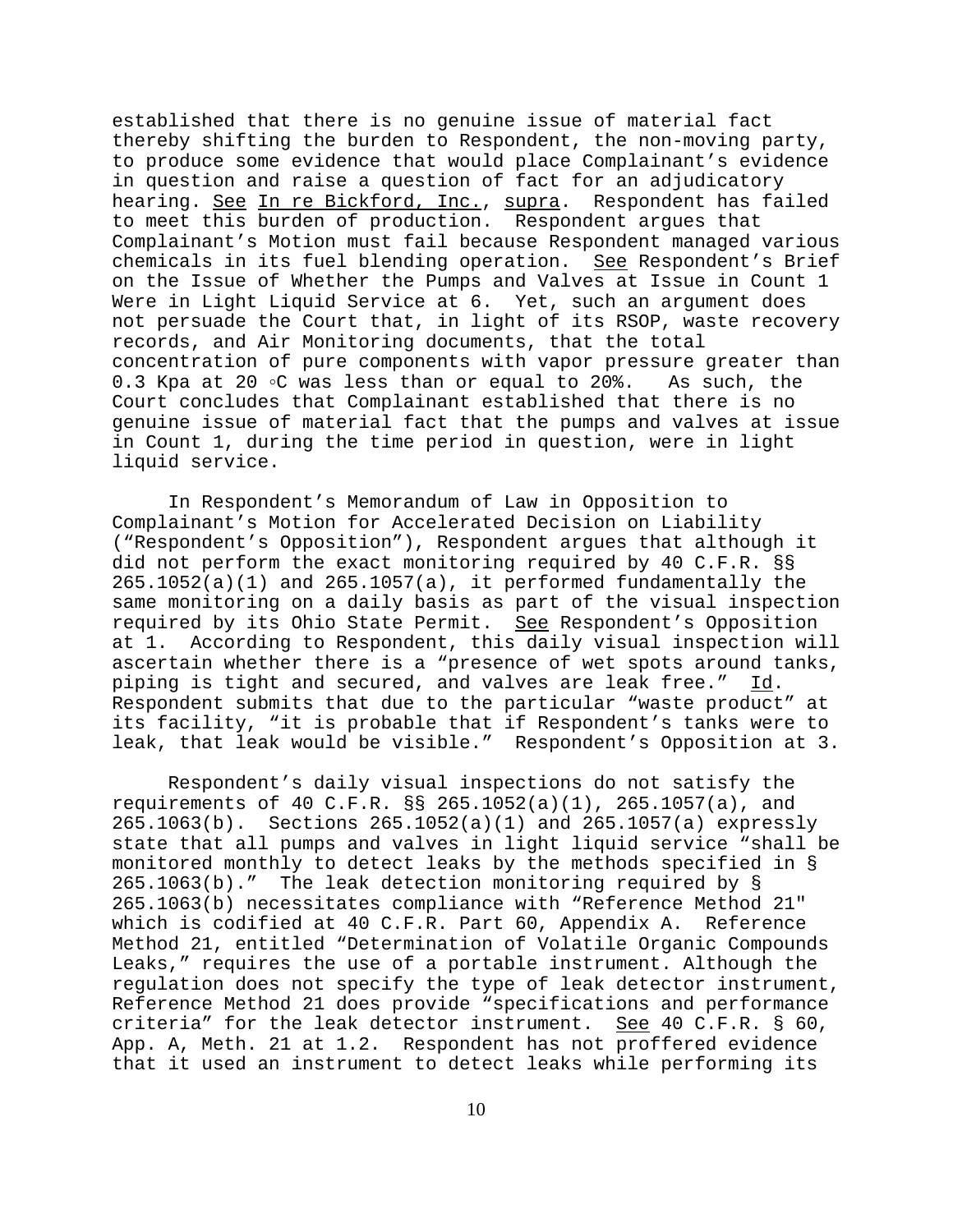visual inspection.

Respondent has failed to raise an issue of material fact regarding its liability for Count 1. The Court concludes that Respondent's daily visual inspections do not satisfy the requirements of 40 C.F.R. § 265.1063(b), and in particular Reference Method 21, which required the use of a portable instrument to detect leaks. As such, Complainant is entitled to judgement as a matter of law and accordingly, Complainant's Motion for Accelerated Decision on Count 1 is **GRANTED**. Although Respondent's argument that it employs alternative monitoring does not defeat its liability for Count 1, it may however, help to mitigate Respondent's penalty for Count 1.

Additionally, the undersigned observes that Respondent admitted most but not all of the factual allegations in the Complaint regarding pumps and valves identified in its Revised Standard Operating Procedure for Compliance with 40 C.F.R. Part 264 BB - Air Emissions Standards For Equipment Leaks ("SOP"). See Answer ¶¶ 28-29, 31, 40-41. But see Answer ¶¶ 30, 32, 36- 37. Although the Court has concluded that Respondent did not comply with 40 C.F.R. § 265.1063(b) with regard to the pumps and valves subject to such monitoring, the Court has not concluded, as a matter of law, which pumps and valves are subject to the Leak Detection and Repair Program ("LDAR Program"). Based upon Complainant's penalty calculation narrative, see Complainant's Ex. 25, the number of pumps and valves which are subject to 40 C.F.R. § 265.1063(b) will no doubt influence the appropriate penalty amount. Complainant's narrative indicates that a total of 6 pumps and 73 valves are subject to the LDAR Program. See Complainant's Ex. 25 at US430. At the penalty hearing, Respondent is not foreclosed from presenting evidence regarding this aspect of Count 1.

# B. Count 2

### Procedural Arguments

The parties have submitted Cross-Motions for Accelerated Decision on Count 2. Before turning to the substantive arguments regarding this Count, it is first important to address Complainant's procedural objection to Respondent's Motion for Accelerated Decision on Complainant's Second Count ("Respondent's Motion for Accelerated Decision"). Complainant contends that Respondent's Motion is procedurally defective and thus should be denied on this basis. Complainant identifies two procedural deficiencies; first, Complainant argues that Respondent has failed to properly file its Motion with the Regional Hearing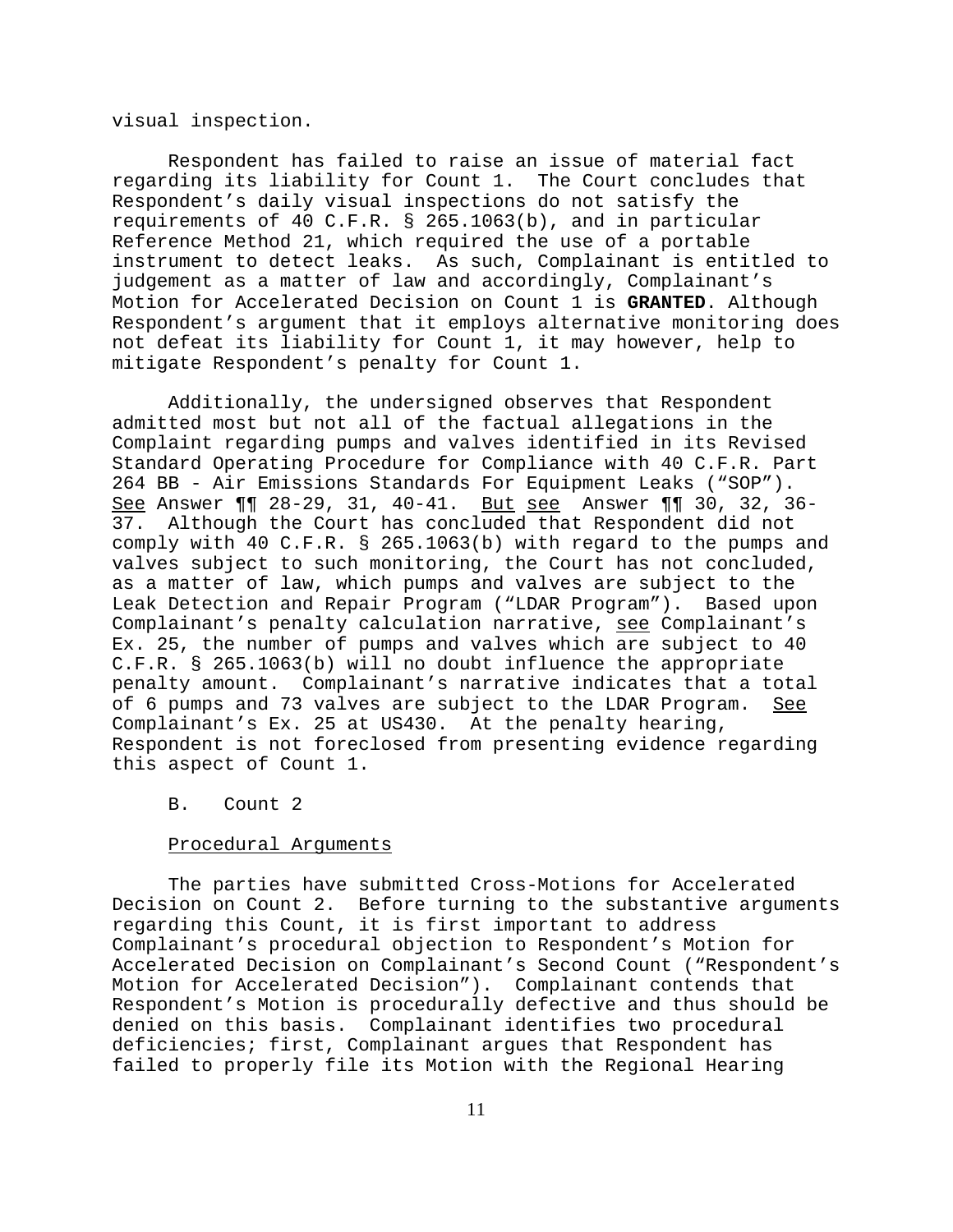Clerk, and second, Complainant argues that because Respondent's Motion has not been filed with the Regional Hearing Clerk, its Motion is violative of the Prehearing Order, which established a filing deadline for all substantive motions.

As previously indicated, the Consolidated Rules of Practice Governing the Administrative Assessment of Civil Penalties and the Revocation/Termination or Suspension of Permits ("Rules of Practice"), 40 C.F.R. §§ 22.1-22.32 (2001), are the controlling procedural regulations in this matter. Section 22.5(a) of the Rules of Practice, 40 C.F.R. § 22.5(a), articulates the procedure for "filing" documents in EPA's administrative enforcement proceedings. Section 22.5(a) provides, in pertinent part, that "the original and one copy of each document intended to be part of the record shall be filed with the Regional Hearing Clerk when the proceeding is before the Presiding Officer . . ." 40 C.F.R.  $\S$  22.5(a)(1). The Section further states that the ALJ may "authorize facsimile or electronic filing, subject to appropriate conditions and limitations." Id.

Respondent was given permission to "send" its Motion for Accelerated Decision via facsimile. See Respondent's Motion for Accelerated Decision at 1. The Court received a copy of Respondent's Motion on September 9, 2002. Although the Court is uncertain as to when Complainant received its copy of Respondent's Motion for Accelerated Decision, the Court can state with reasonable certainty that Complainant did receive a copy of the Motion. The Court observes, however, that an original and one copy of Respondent's Motion for Accelerated Decision has not been filed with the Regional Hearing Clerk. But, due to the *de minimis* nature of Respondent's procedural error and because Complainant has suffered no real prejudice as a result, the Court will not deny Respondent's Motion based on this procedural defect.

Complainant also contends that since the undersigned's Prehearing Order directed the parties to file all substantive motions "NO LATER THAN THIRTY (30) DAYS AFTER THE PREHEARING EXCHANGE HAS BEEN COMPLETED," and because Respondent's Motion has not been "filed", Respondent's motion should thus be denied as procedurally violative of the Prehearing Order. Complainant indicates that "any motion for accelerated decision 'regarding liability' was required to be filed by September 9, 2002." See Complainant's Opposition to Respondent's Motion for Accelerated Decision at 3. To the extent that the Court has already concluded that Complainant was not prejudiced by Respondent's procedural error, and because the undersigned received Respondent's Motion on September 9, 2002, the Court will not deny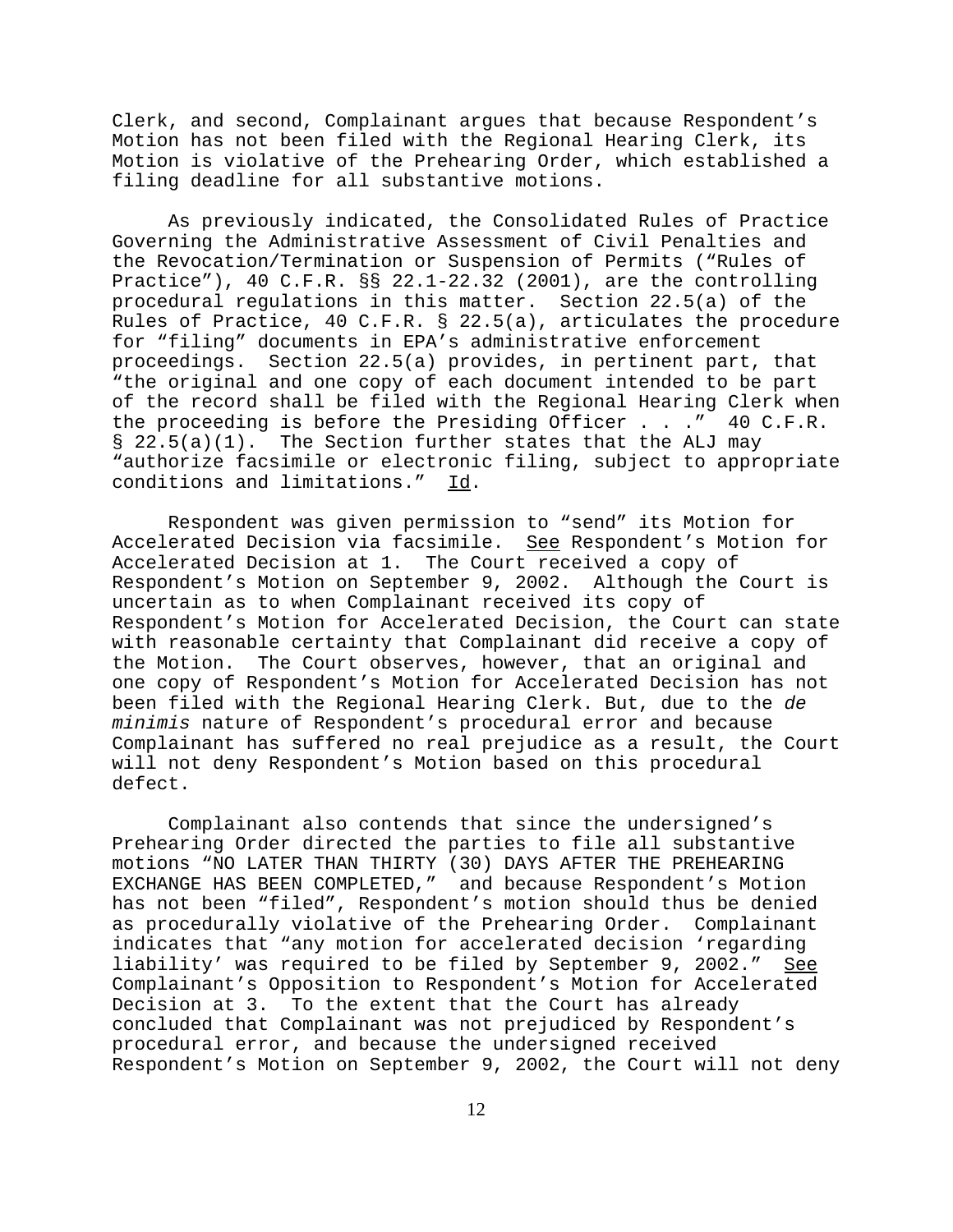Respondent's Motion based on this ground.

## Substantive Arguments

Count 2 of the Complaint alleges that on March 4, 1999, Respondent violated 40 C.F.R. Part 265 Subpart CC, and in particular, 40 C.F.R. § 265.1085(c)(3), for its failure to maintain on Tank 6 a fixed roof with each closure device secured in the closed position. The Subpart CC standards generally apply to the management of hazardous waste in tanks, surface impoundments, and containers. See 40 C.F.R. § 265.1083(a). Specifically, the standards require "the owner or operator [to] control air pollutant emissions from each hazardous waste management unit in accordance with standards specified in §§ 265.1085 through 265.1088 . . . as applicable to the hazardous waste management unit . . ." 40 C.F.R. § 265.1083(b). Subpart CC also provides for exemptions from the air emission control standards. These exemptions are codified at 40 C.F.R. §  $265.1083(c)(1)-(5)$ .

The applicable Subpart CC regulation for the control of air pollutant emissions from tanks is codified at 40 C.F.R. § 265.1085. Respondent has not averred that Tank 6 is exempt from the Subpart CC regulations by virtue of the exemptions codified at 40 C.F.R. § 265.1083(c)(1)-(5).<sup>4</sup> See Answer  $\P\P$  47-52.<sup>5</sup>

4 Regulatory exemptions are generally pled as affirmative defenses. See In re Standard Scrap Metal Co., 3 E.A.D. 267, 272-73, n.9 (CJO 1990) (holding that regulatory exemption for historic spills of PCBs must be raised by the respondent as an affirmative defense, with the burden of persuasion and the initial burden of production on the respondent). See also In re Rybond Inc., 6 E.A.D. 614, 637 (EAB 1996)(EAB concluded that it was Respondent's burden to demonstrate that it was exempt from a regulatory requirement). Additionally, Section 22.24(a) of the Rules of Practice, 40 C.F.R. § 22.24(a), places the burdens of presentation and persuasion for any affirmative defenses on Respondent.

 $^5$  Respondent admitted that the exemptions codified in  $40$ C.F.R. §  $265.1083(c)(2)$ , (3), and (5) did not apply and averred that it had no knowledge of whether the exemptions codified in 40 C.F.R. § 265.1083(c)(1) and (4) applied. Because Respondent has the burden of raising and proving an exemption, see supra n.4, and because Respondent has not pled these exemptions as affirmative defenses, Respondent's answers in ¶¶ 47, 50, and 51, will be treated as admissions that the exemptions do not apply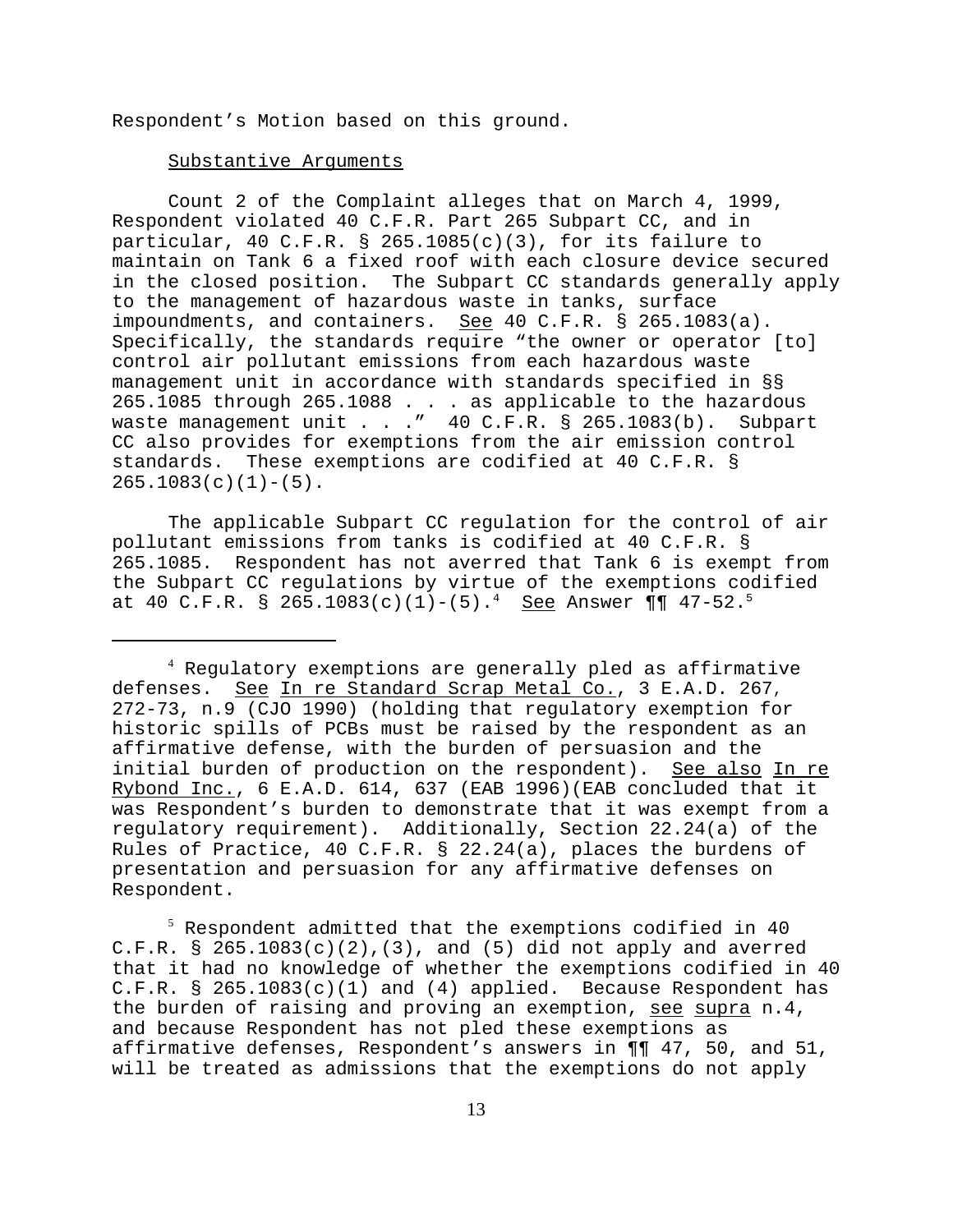Moreover, Respondent has admitted that Tank 6 satisfies the conditions articulated in 40 C.F.R. § 265.1085(b)(1)(i)-(iii), see Answer ¶¶ 53-56, and as such, Respondent is required to "control air pollutant emissions from [Tank 6] in accordance with the Tank Level 1 controls specified in [§ 265.1085(c)] or the Tank Level 2 controls specified in [§ 265.1085(d)]. See 40 C.F.R. § 265.1085(b)(1). Consequently, "whenever a hazardous waste is in [Tank 6], the fixed roof shall be installed with each closure device secured in the closed position." 40 C.F.R. § 265.1085(c)(3).

In addition to the exemptions codified at 40 C.F.R. § 265.1083(c), 40 C.F.R. § 265.1085 enunciates two instances in which hazardous waste may be in a tank while the fixed roof is removed and the closure devices are not secured in the closed position. First, "opening of closure devices or removal of the fixed roof is allowed . . . [t]o provide access to the tank for performing routine inspection, maintenance, or other activities needed for normal operations."  $40$  C.F.R. § 265.1085(c)(3)(i)(A). Once the necessary work is completed, "the owner or operator shall promptly secure the closure device in the closed position." Id. The regulation also permits an owner or operator to open the closure devices or remove a fixed roof "to remove accumulated sludge or other residues from the bottom of the tank." 40 C.F.R.  $\S$  265.1085(c)(3)(i)(B). Respondent has neither averred that on March 4, 1999, it was performing routine inspection, maintenance, or other activities needed for normal operations, nor removing accumulated sludge or other residues. See Answer ¶ 58.

Complainant alleges that during the walk-through inspection of Respondent's facility, conducted on March 4, 1999, one of the EPA inspectors, Mr. Bardo, observed an open manhole lid on top of Tank 6. See Bardo Aff. 10. While looking through the open manhole lid, the inspector "discovered that Tank 6 contained a low level of liquids as evidenced by a reflective sheen . . . [but was] nearly empty." Bardo Aff. ¶ 11. Complainant maintains that because Respondent was neither performing routine inspection or maintenance, nor removing accumulated sludge or residue, that Respondent violated 40 C.F.R.  $\S$  265.1085(c)(3) on March 4, 1999, for failing to keep the closure devices secured in the closed position when hazardous waste was present in the tank. See 40  $C.F.R. S 265.1085(c)(3)$ .

Respondent's principal opposition regarding Count 2 is that

until and unless such time as Respondent seeks to amend its Answer to the Complaint.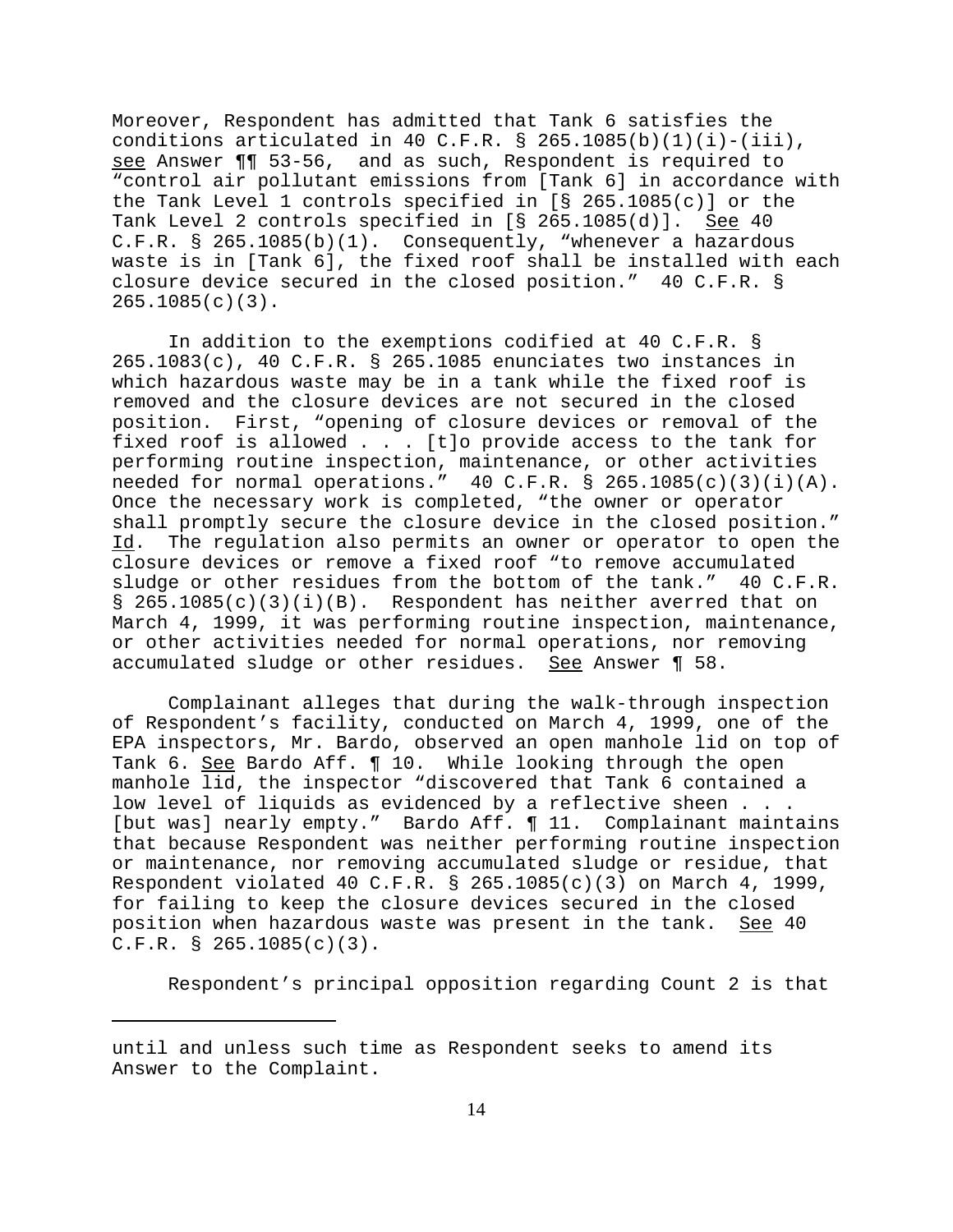there is "no credible evidence that hazardous waste was present in Tank 6 on March 4, 1999." See Answer | 81; Respondent's Motion for Accelerated Decision at 1. Respondent relies on the following in support of this proposition: first, that EPA Inspector Bardo observed that Tank 6 was nearly empty; second, the Waste Code Summary which Respondent provided to Complainant on March 4 or 5, 1999, indicated that there was no liquid, sludge, or solids in Tank 6; and third, Complainant "did not ascertain the exact amount of liquid present by any sampling techniques or any photographic techniques." See Respondent's Motion for Accelerated Decision at 4. Respondent then asserts that although there may have been minimal amounts of hazardous waste in Tank 6, that the Court should find Tank 6 was "legally empty" and thus not subject to 40 C.F.R. §  $265.1085(c)(3)$ . See id. at 4-5.

It appears that Respondent is raising two distinct arguments with regard to Count 2. On the one hand, Respondent contends that EPA has failed to meet its prima facie case because Complainant failed to demonstrate that a hazardous waste was in Tank 6 on March 4, 1999. However, Respondent also maintains that despite any minimal amount of hazardous waste in Tank 6, the Tank should be treated as "legally empty" and as such, not subject to regulation under Subpart CC because it was no longer "managing" hazardous waste. Read together, Respondent argues that Complainant has failed to prove that there was hazardous waste in Tank 6 while concomitantly admitting that there was, in fact, minimal amounts of hazardous waste present in Tank 6. To obviate this perceived conflict, the Court will address Respondent's arguments as alternative pleadings, mutually exclusive of each other.

# Complainant's Burden Regarding Hazardous Waste in Tank 6.

The primary evidence Complainant relies upon in support of its allegation in Count 2 of the Complaint is the affidavit of EPA Inspector Bardo. See Complainant's Motion for Accelerated Decision on Liability Att. A. In this affidavit, Inspector Bardo avers that on March 4, 1999, he "climbed to and walked along the top of Tanks 6, 7, and 8 in Area 1 of the Facility, and discovered that the manhole lid on top of Tank 6 was open." Bardo Aff. ¶ 10. While looking through the open manhole lid at the top of Tank 6, Inspector Bardo observed "the contents of th[e] tank, and discovered that Tank 6 contained a low level of liquids as evidenced by a reflective sheen." Id. at ¶ 11. Inspector Bardo made these observations unaccompanied by employees of Respondent. Inspector Bardo's observations regarding Tank 6 are the basis for the alleged violation in Count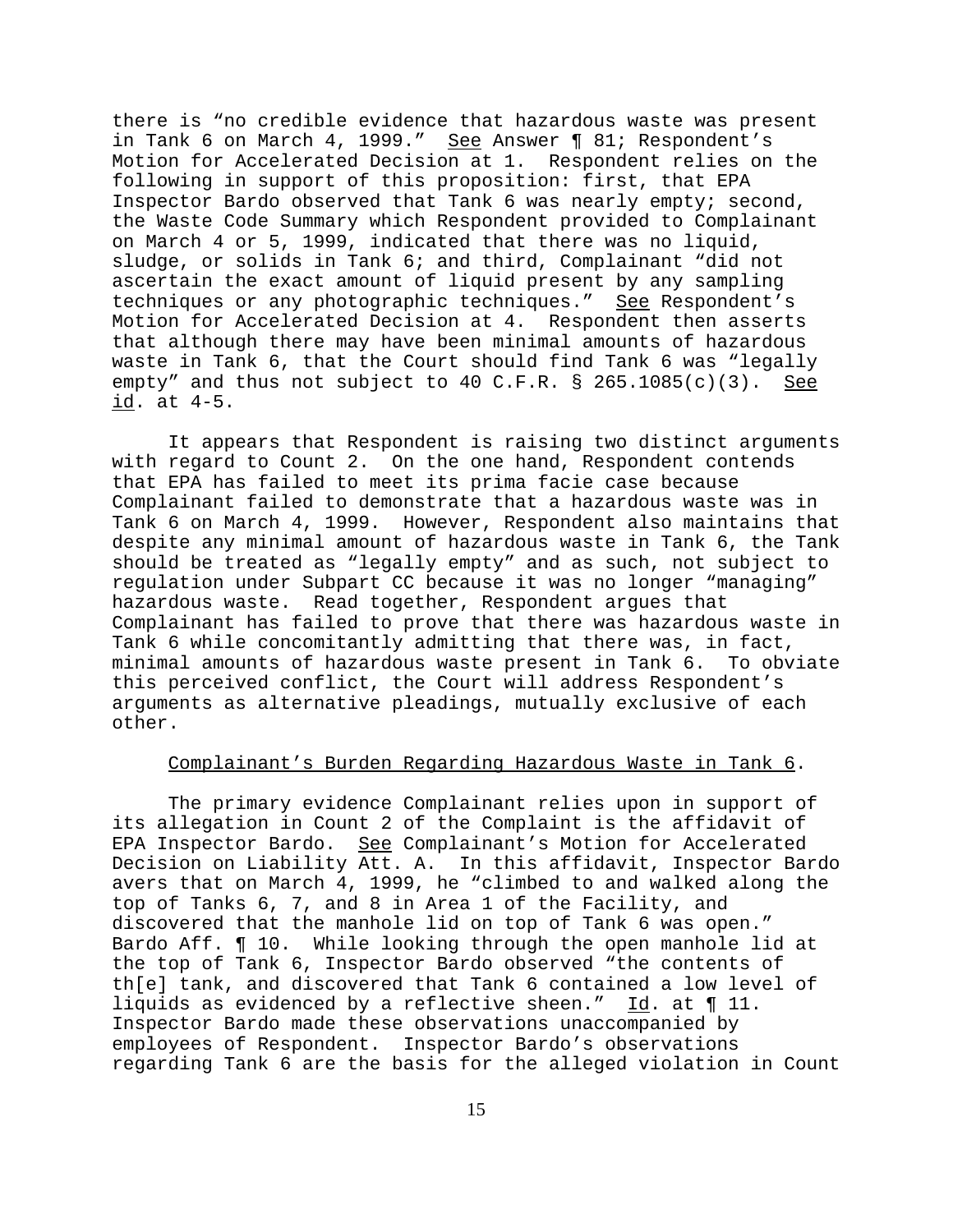In order for Complainant to sustain its burden for accelerated decision it must establish by a preponderance of the evidence that there are no genuine issues of material fact that Respondent is the owner or operator of a hazardous waste management unit (Tank 6), that Tank 6 was used for the management of hazardous waste, that Tank 6 contained hazardous waste on March 4, 1999, and that the Tank 6 closure devices were not secured in the closed position. See 40 C.F.R. § 22.20(a); 40 C.F.R. §§ 265.1083; 265.1085.

In its Motion for Accelerated Decision on Liability, Complainant argues that there is no genuine issue as to the existence of hazardous waste in Tank 6 on March 4, 1999. According to Complainant, "Respondent admits that on March 4, 1999, Tank 6 contained hazardous waste." Complainant's Motion for Accelerated Decision at 14. Complainant specifically relies upon paragraphs 48 and 55-56 of Respondent's Answer in support of its position. The factual allegation in paragraph 48 of the Complaint states that "[o]n March 4, 1999, Tank 6 at the Facility contained hazardous waste whose organic content had not been reduced by an organic destruction, removal, or degradation process." Complaint ¶ 48. In its Answer, Respondent "admit[ted] the particular factual allegations in paragraph 48 of the Complaint." Answer ¶ 48. Paragraphs 55-56 allege that "the hazardous waste in Tank 6 at the Facility" was neither heated nor treated. Complaint ¶¶ 55-56. Similarly, Respondent admitted these factual allegations. See Answer ¶ 55-56. These specific answers notwithstanding, in Respondent's Answer, identified as ¶ 81, Respondent stated that "there is no credible evidence that hazardous waste was present in Tank 6 on March 4, 1999." Answer ¶ 81.

Complainant also alleges that evidence, beyond both Respondent's Answer and Inspector Bardo's Affidavit, supports its contention that there is no genuine issue as to the existence of hazardous waste in Tank 6 on March 4, 1999. Complainant cites to a Notice of Violation Response Letter in which Respondent states that "at the time of the inspection" Tank 6 "probably contained RCRA waste." See Complainant's Motion for Accelerated Decision on Liability at 28 (citing Complainant's Ex. 19 at US264). Complainant contends that because its burden of proof is judged by a preponderance of the evidence standard, this statement made by Respondent is sufficient to sustain Complainant's burden that there was hazardous waste in Tank 6 on March 4, 1999. See Complainant's Motion for Accelerated Decision at 28.

2.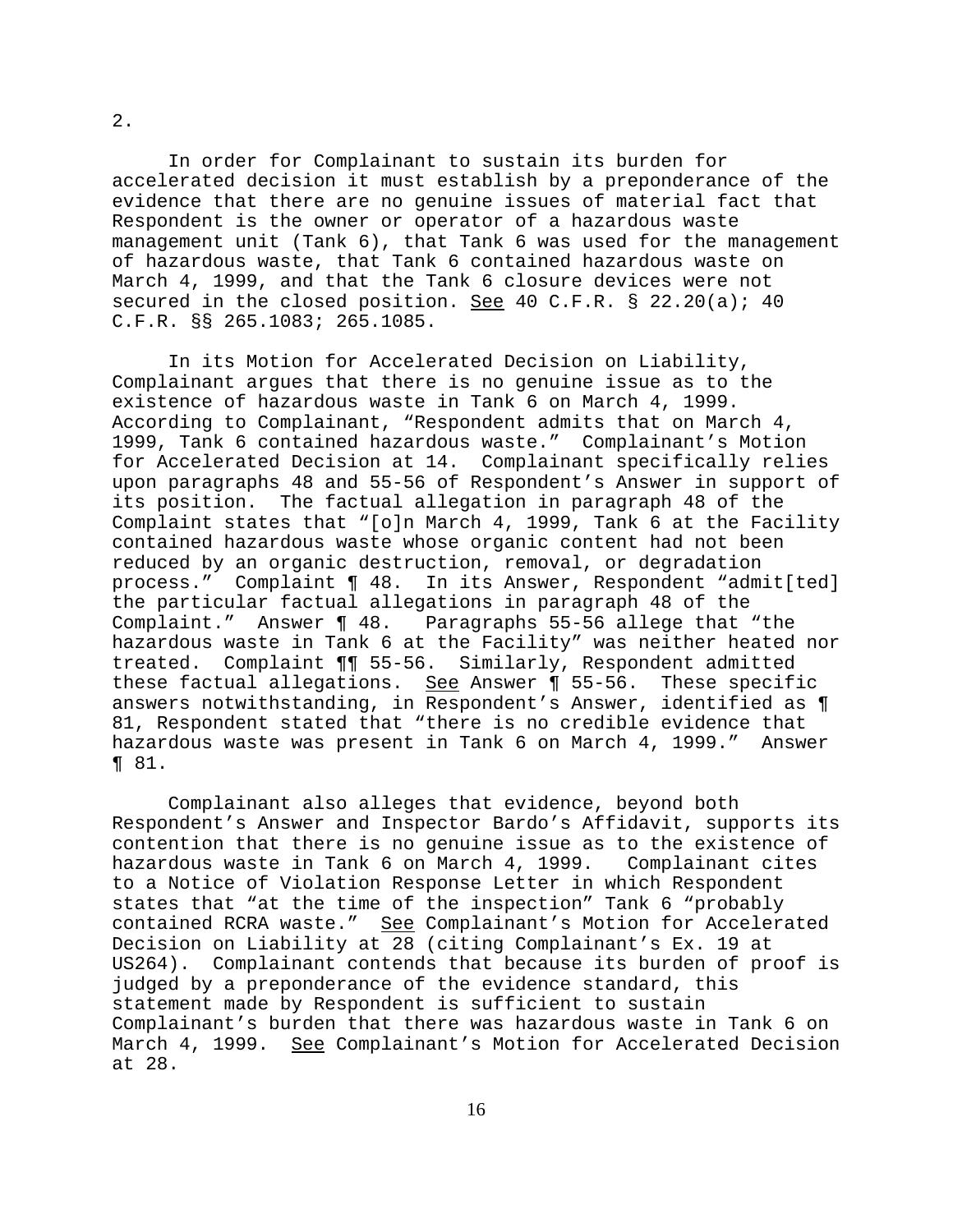According to Respondent, there is no information in the record of this proceeding which demonstrates that there was hazardous waste in Tank 6 on March 4, 1999.<sup>6</sup> As such, Respondent moved for an Accelerated Decision in its favor on Count 2. In support of its proposition, Respondent calls the Court's attention to Complainant's Ex. 35 which contains several documents entitled Waste Code Summary. The Waste Code Summary for Tank 6, which Respondent provided to Complainant on March 4 or 5, 1999, indicates that there was no liquid, sludge, or solid waste in Tank 6.

Complainant challenges Respondent's reliance on Complainant's Ex. 35 as proof that there was no hazardous waste in Tank 6 on March 4, 1999. See Complainant's Motion for Accelerated Decision at 30-31. Complainant argues that the Waste Code Summary was generated on March 5, 1999, and thus is not dispositive regarding the contents of Tank 6 on March 4, 1999 due to the "continuous nature" of Respondent's computer tracking system. See Complainant's Ex. 19 at US264 and 265 (Letter from Drozdowski, Chemtron to Cunningham, EPA of 9/24/01). Additionally, according to Complainant, even if the Waste Code Summary had been generated on March 4, 1999, Respondent's computer tracking system is flawed and is not a reliable source to confirm the existence of waste in Tank 6 on March 4, 1999. See Complainant's Ex. 13 at US122-23 (Letter from Drozdowski, Chemtron to Hamper, EPA of 7/14/99) (stating that as a matter of Chemtron operating policy, Chemtron does not rely on any one measurement system, and thus performs periodic visual inspections to confirm the amount of waste in its tank systems). At the time of the inspection, Inspector Bardo was the only person to visually inspect the interior of Tank 6.

Drawing all reasonable inferences in favor of Complainant, the non-moving party for Respondent's Motion, the Court could find that there was F002 waste in Tank 6 on March 4, 1999 because Tank 6 was designated by Respondent to store F002, see Complainant's Ex. 35 at US489, Tank 6 has a roof over its manhole, see Bardo Aff. 11, and Mr. Bardo averred that he

<sup>6</sup> Respondent also argues that Complainant failed to establish that Tank 6 held organic wastes with volatile organic ("VO") concentrations of greater than or equal to 500 ppm. See Respondent's Opposition at 12. This argument is not dispositive. It is Respondent's burden to prove that a particular unit is exempt from Subpart CC because the VO concentration is less than 500 ppm. See 40 C.F.R. § 265.1083(c)(1); 56 Fed. Reg. 33490, 33493 (July 22, 1991); supra n.4.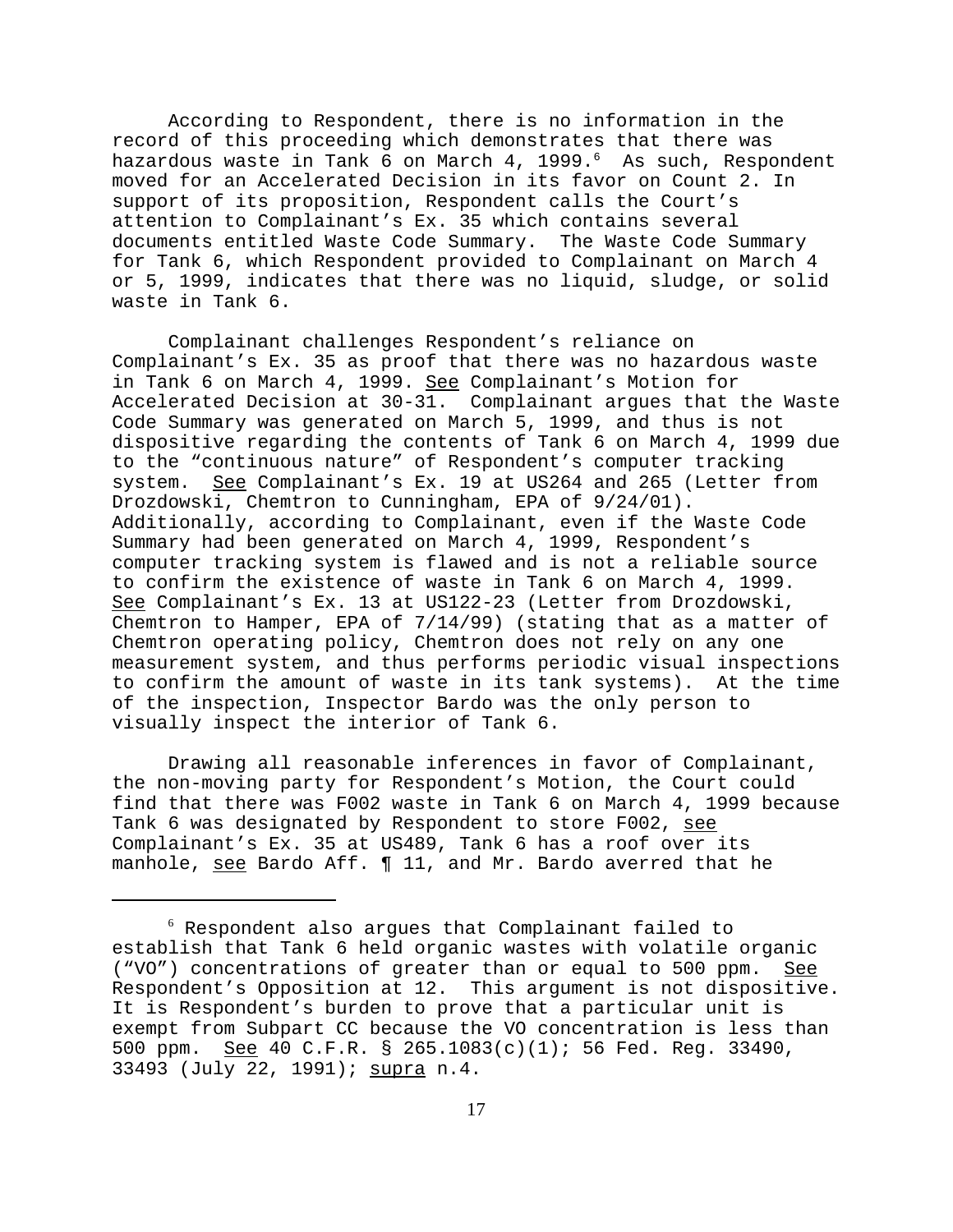observed liquid in Tank 6 on March 4, 1999, see Bardo Aff. ¶¶ 10- 11. However, drawing all reasonable inferences in favor of Respondent, the non-moving party for Complainant's Motion, the Court could find that Complainant failed to meet its burden of demonstrating that there was F002 waste in Tank 6 on March 4, 1999, because the Waste Code Summary indicates that there was no waste in Tank 6. Thus, neither party has presented sufficient evidence for this Court to conclude that there is no genuine issue of material fact.

Respondent has always maintained, since it answered the Complaint, that there is no credible evidence that hazardous waste was present in Tank 6 on March 4, 1999. See Answer 1 81. Respondent does admit that Tank 6 is designated to store a particular hazardous waste, e.g., "waste oils containing chlorinated solvents." See Complainant's Ex. 19 at US264; Complainant's Ex. 8 at US110; Complainant's Ex. 35 at US489. However, Complainant has no physical, independent evidence that there was any hazardous waste in Tank 6 other than Inspector Bardo's observations of "a low level of liquids as evidenced by a reflective sheen." Bardo Aff. ¶ 11. The Waste Code Summary for Tank 6 indicates that there was no liquid, sludge, or solid waste in the tank. See Complainant's Ex. 35 at US489. Yet, as discussed above, Complainant has challenged the reliability of this Waste Code Summary. As it appears that neither party can produce uncontroverted evidence regarding the existence or nonexistence of hazardous waste in Tank 6 on March 4, 1999, resolution of this Count in a Motion for Accelerated Decision is inappropriate. Thus, both parties' Motions for Accelerated Decision as to this Count are **DENIED**.

# Respondent's argument that Tank 6 was legally "empty".

Respondent contends that even if there was hazardous waste in Tank 6 on March 4, 1999, it was a minimal amount. Consequently, Respondent argues, Tank 6 was "legally empty" and therefore, not subject to 40 C.F.R. § 265.1085(c)(3). Respondent acknowledges that the EPA has not promulgated a regulation defining an "empty tank" but urges this court to apply a concept that the EPA articulated as guidance in the generator, 90-day accumulation context. See 47 Fed. Reg. 1248, 1250 (Jan. 11, 1982). In order to adequately address Respondent's legal argument it is first important to discuss two distinct RCRA regulations; the regulatory exemption for hazardous waste residue in "empty containers", and the 90-day accumulation of hazardous waste for large quantity generators.

*Regulatory Exemption for Hazardous Waste Residue in Empty*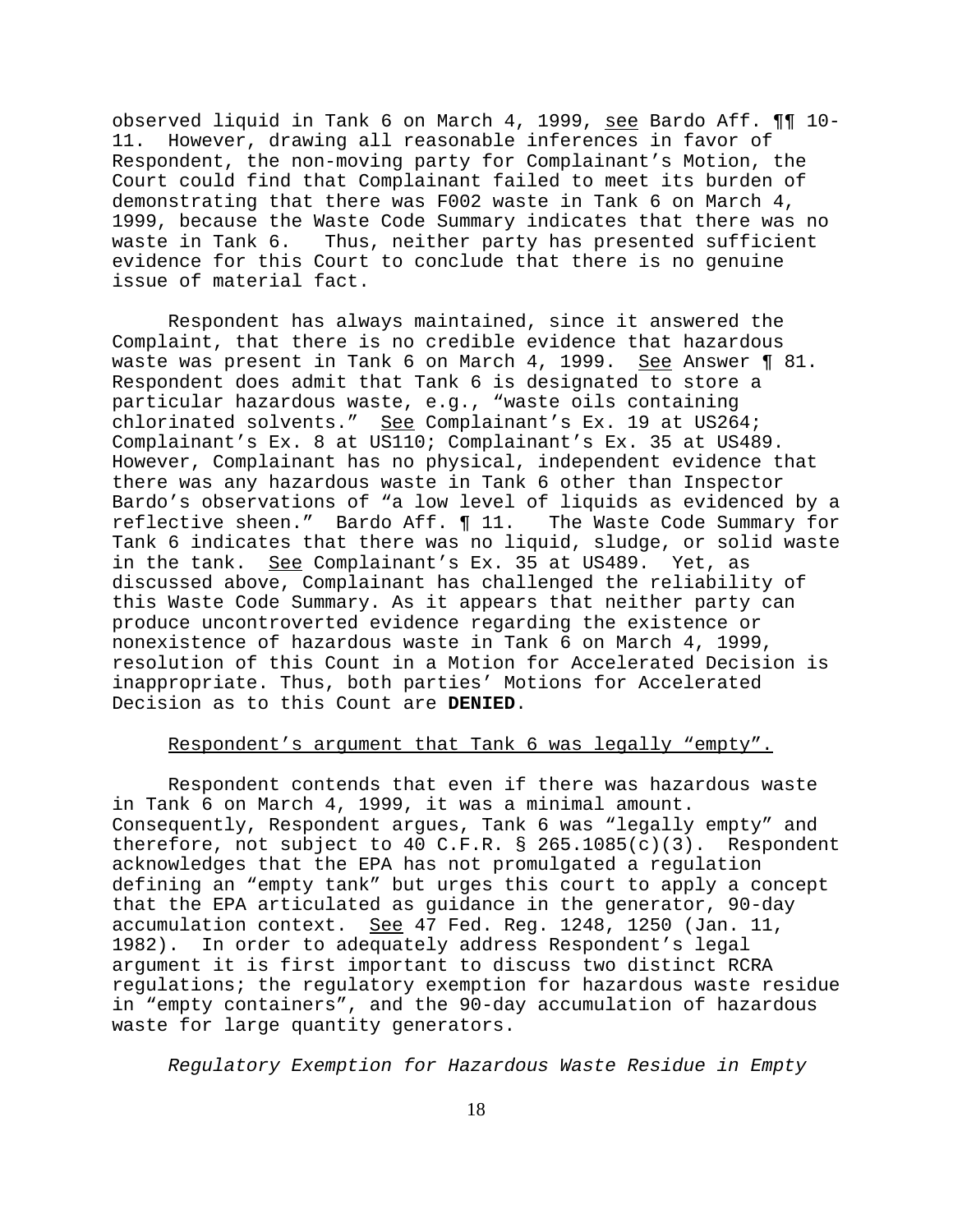## *Containers*

Pursuant to EPA definition, a "container" is any portable device in which a material is stored, transported, treated, disposed of, or otherwise handled." See 40 C.F.R. § 260.10. In November 1980, the EPA promulgated regulations addressing the regulatory status of hazardous waste residues in containers. See 45 Fed. Reg. 78524 (Nov. 25, 1980). The EPA recognized that hazardous wastes are often stored and transported in containers. See id. However, when these containers are emptied, the hazardous waste in the container generally leaves a residue because "the typical emptying of a container by pouring, pumping, aspirating, or other common emptying methods is not capable of removing all residues.<sup>7</sup> See id. at 78525. The Agency determined that "except where the hazardous waste is an acutely hazardous material [], the small amount of hazardous waste residue that remains in individual empty, unrinsed containers does not pose a substantial hazard to human health or the environment." Id.

Due to confusion by the regulated community as to the regulatory status of the residue, the EPA amended the regulations to clarify when hazardous waste remaining in an "empty" container is no longer subject to regulation as hazardous waste. Id. The EPA codified a definition for the term "empty container" in 40 C.F.R. § 261.7(b).<sup>8</sup> The EPA stated that "[w]hat should be clear

 $^7$  When containers are cleaned the rinsate byproduct may contain hazardous waste. See 45 Fed. Reg. at 78525.

8

A container or an inner liner removed from a container that has held any hazardous waste, except a waste that is a compressed gas or that is identified in [40 C.F.R.] §§ 261.31, 261.32, or 261.33(e) is empty if: all wastes have been removed that can be removed using the practices commonly employed to remove materials from that type of container, e.g., pouring, pumping, and aspirating, and no more than 2.5 centimeters (one inch) of residue remain on the bottom of the container or inner liner, or no more than 3 percent by weight of the total capacity of the container remains in the container or inner liner if the container is less than or equal to 110 gallons in size, or no more than 0.3 percent by weight of the total capacity of the container remains in the container or inner liner if the container is greater than 110 gallons in size.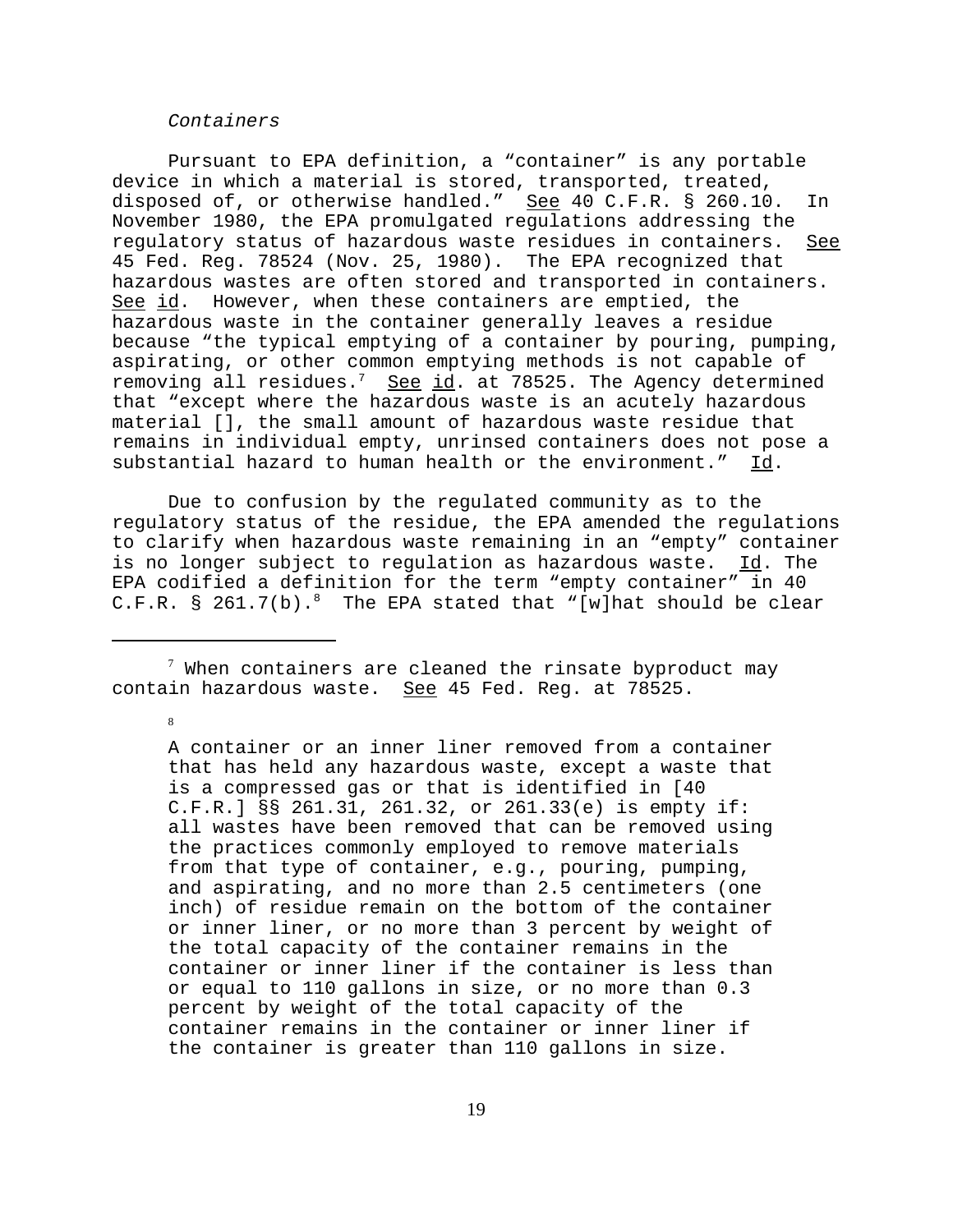from § 261.7, however, is that no 'empty' containers are subject to regulatory control because no 'empty' containers hold residues that are considered hazardous wastes for regulatory purposes." Id. Thus, if a container satisfies the regulatory definition of "empty" in 40 C.F.R. § 261.7(b), the remaining hazardous waste in the container is no longer subject to regulation under Parts 261- 265, 268, 270, or 124. See 40 C.F.R. § 261.7(a)(1).

#### *90-Day Accumulation of Hazardous Waste*

Generators of hazardous waste are allowed to accumulate waste on-site without either obtaining a RCRA permit as a storage facility subject to 40 C.F.R. Part 264 or qualifying for interim status as a storage facility subject to 40 C.F.R. Part 265. However, 40 C.F.R. § 262.34 places specific conditions on generators who accumulate waste on-site because "holding hazardous waste for a period of 90 days may pose some of the same risks to human health and the environment as long-term storage." 47 Fed. Reg. 1248, 1248 (Jan. 11, 1982). Thus, pursuant to 40 C.F.R. Part 262, the generator must comply, depending upon the type of unit holding the waste, with applicable provisions of Part 265.

Large quantity generators may accumulate hazardous waste onsite for 90 days or less in containers, tanks, or on drip pads. See 40 C.F.R. § 262.34(a)(1)(i)-(iii). However, "[a] generator who accumulates hazardous waste for more than 90 days is an operator of a storage facility and is subject to the requirements of 40 C.F.R. Parts 264 and 265 and the permit requirements of 40 C.F.R. Part 270 . . ." 40 C.F.R. § 262.34(b). In response to "questions raised concerning the applicability of the 90-day accumulation provision to accumulation in tanks" the EPA stated that "as with accumulation in containers, the 90-day period begins the moment the generator first places hazardous wastes in an 'empty' tank," id. at 1250, and ends once the generator has removed all wastes from the tank.

For purposes of the 90-day accumulation period, the EPA stated that "[a] tank will be considered 'empty' when its contents have been drained to the fullest extent possible." Id. In this context, the EPA recognized that depending upon the particular tank design, there may not be a "complete drainage" of the hazardous waste. Id. But, as guidance to generators that accumulate hazardous waste in tanks, the EPA stated that "a tank should be considered empty when the generator has left the tank's

<sup>40</sup> C.F.R. § 261.7(b)(1)(i)-(iii).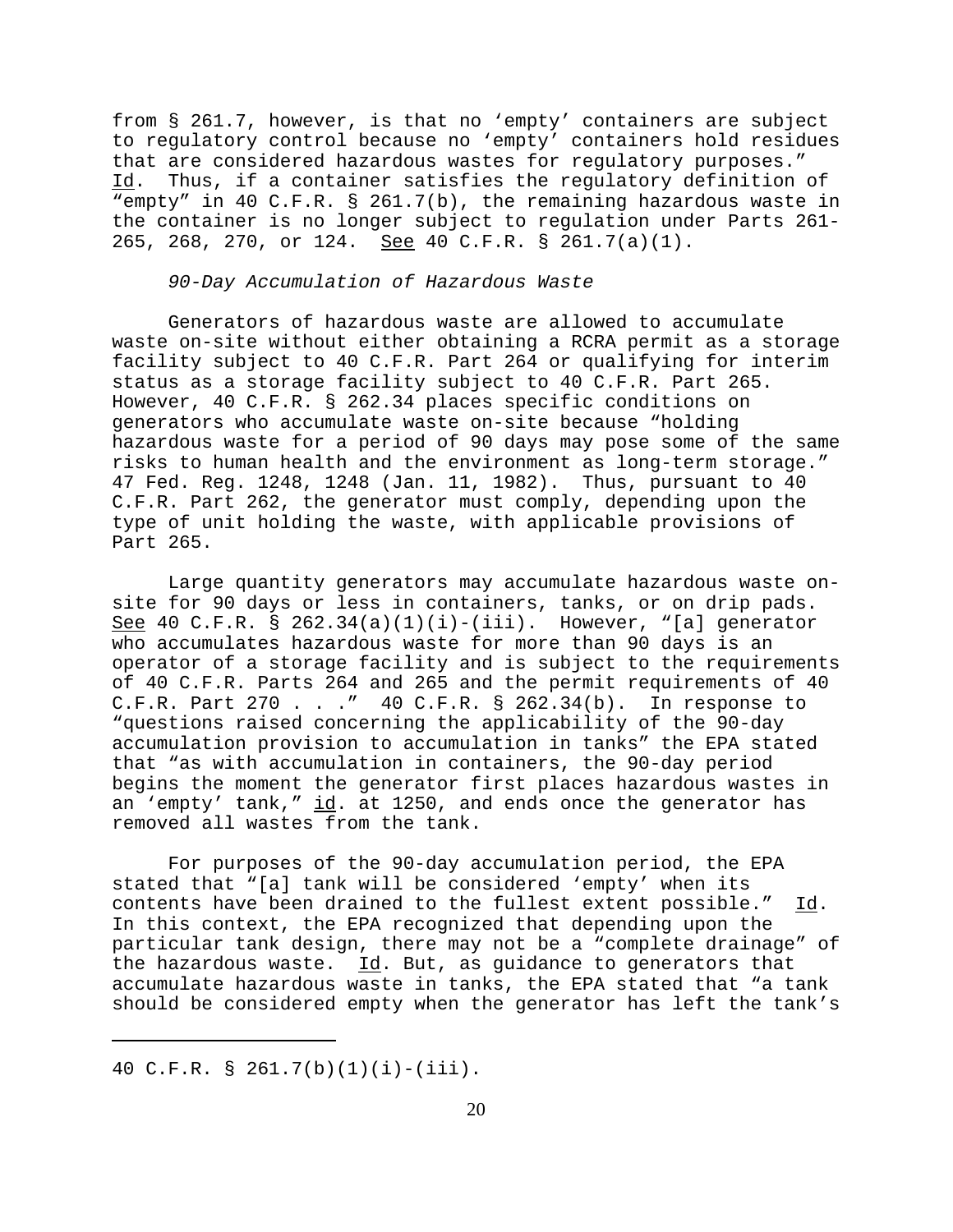drainage system open until a steady, continuous flow has ceased." Id.

It was incumbent upon the Agency to indicate when the 90-day clock for tanks accumulating hazardous waste starts and stops so that generators could avoid the harsh sanction of becoming storage facilities subject to Parts 264, 265, and 270. <u>See</u> 40<br>C.F.R. § 262.34(b). Although the tank may not be "completely Although the tank may not be "completely empty" the Agency's guidance to generators that the tank is "empty" when the generator has left the tank's drainage system open until a steady, continuous flow has ceased was necessary to facilitate the accumulation of hazardous waste in tanks. See OSWER Directive 9453.1982(01), 90-Day Accumulation of Hazardous Waste in Tanks, 1982 WL 195035 (Aug. 31, 1982).

## *Discussion*

The Court rejects Respondent's contention that Tank 6 was not subject to regulation under 40 C.F.R. § 265.1085(c)(3). Neither the regulations regarding "empty containers" nor EPA guidance regarding the 90-day accumulation of hazardous waste in tanks can absolve Respondent of its alleged liability for Count 2. Respondent may be correct in stating that an empty tank is no longer "managing" hazardous waste and thus, not subject to regulation.9 See 40 C.F.R. § 265.1083(a) ("This section applies to the *management* of hazardous waste in tanks, surface impoundments, and containers subject to this subpart.") (emphasis added). However, the Court will not use EPA guidance regarding 90-day accumulation as a definition for an "empty" tank to consequently remove Respondent's Tank 6 from the regulatory purview of Part 265 Subpart CC.

Respondent asks the Court to accept its legal position that a tank need not be completely empty in order for it to be "legally empty" because EPA guidance recognizes that "since many tank designs do not allow for complete drainage due to flanges, screens, or syphons, it is not expected that 100% of the wastes will always be removed." See 47 Fed. Reg. at 1250. However, as discussed above, it was necessary for the EPA to apply this concept in the generator 90-day accumulation context, otherwise it would be difficult for generators to accumulate hazardous

 $^9$  The management of hazardous waste is defined broadly to mean "the systematic control of the collection, source separation, storage, transportation, processing, treatment, recovery, and disposal of hazardous waste." 40 C.F.R. § 260.10.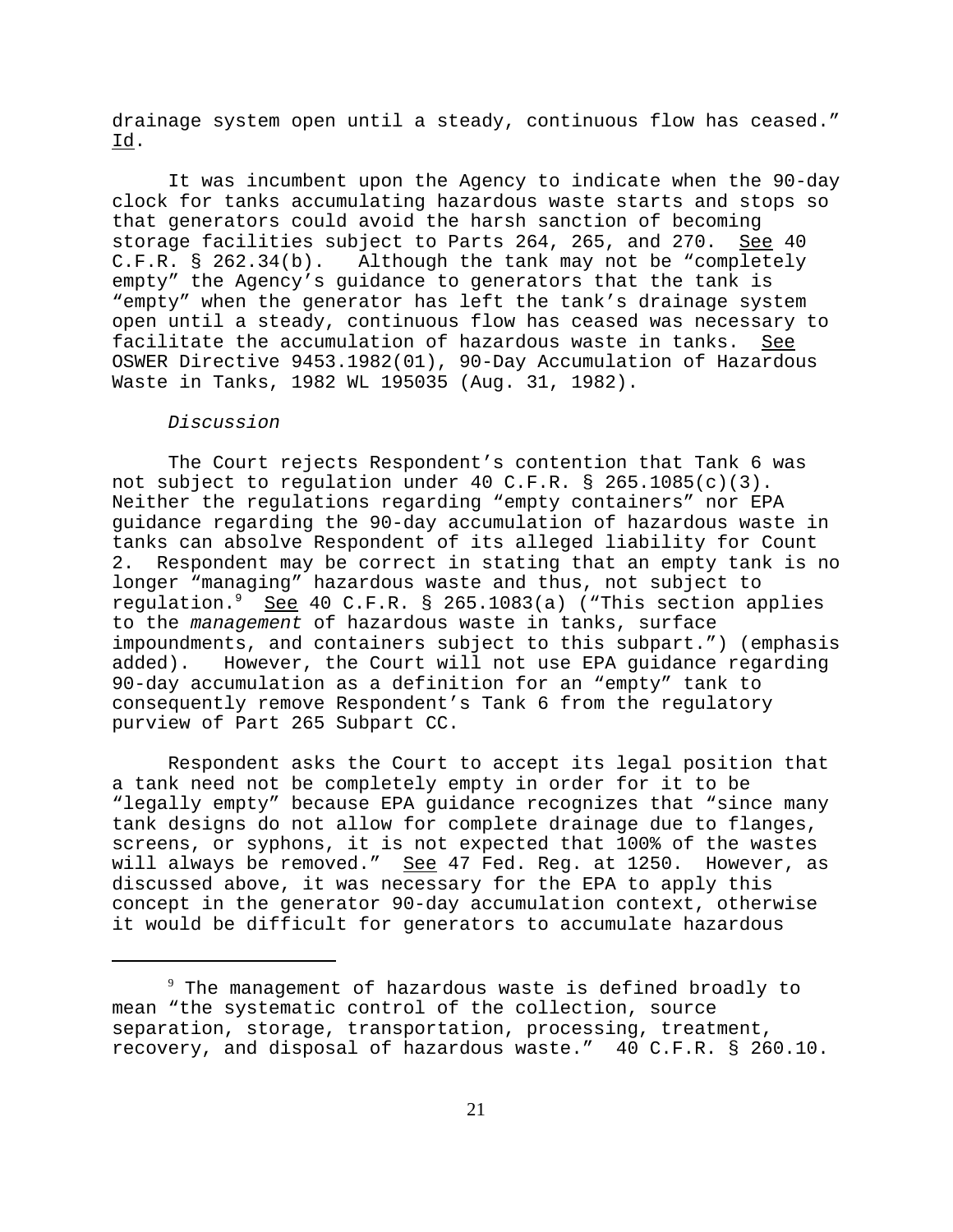waste in tanks without becoming hazardous waste storage facilities, by operation of 40 C.F.R. § 262.34(b).

Additionally, Respondent argues that as part of Complainant's prima facie case for a violation of 40 C.F.R. § 265.1085(c)(3), Complainant must prove that Tank 6 "held more than the amount required by its own definition of 'empty'." See Respondent's Opposition at 12. However, there is no regulatory definition of an "empty" tank. Rather, the definition of the term "empty" that Respondent relies upon in support of its argument is only applicable to "residues of hazardous waste in empty containers," otherwise referred to as the Empty Container Rule. See 40 C.F.R. § 261.7.

Respondent is correct to note that Subparts AA-CC do not apply to "empty containers". See Respondent's Opposition at 8. In fact, the Subpart CC regulations expressly recognize that "an empty container as defined in 40 C.F.R. § 261.7(b) may be open to the atmosphere at any time (i.e., covers and closure devices are not required to be secured in the closed position on an empty container)." 40 C.F.R. § 265.1087(c)(3)(ii)(A). The Subpart CC regulations are inapplicable to "empty containers" because, by virtue of EPA regulation, the hazardous waste remaining in an empty container as defined by 40 C.F.R. § 261.7(b), is no longer managed as a hazardous waste and therefore not subject to regulation under 40 C.F.R. Parts 261-265, 268, 270, and 124. See 45 Fed. Reg. at 78524-25; 40 C.F.R. § 261.7(a)(1). However, Tank 6, a 5,250 gallon tank, see Complainant's Ex. 19 at US264, is not a portable device, see Complainant's Ex. 14 at US214, and therefore, is not a container.<sup>10</sup> Respondent even recognizes that there is not a similar regulatory definition for an empty tank. See Respondent's Motion for Accelerated Decision at 4. Thus, 40 C.F.R. § 261.7, the regulatory definition for "empty containers", is inapposite. As such, the Court rejects this legal argument proffered by Respondent.

C. Count 3

Count 3 of the Complaint alleges that Respondent violated 40 C.F.R. § 265.1050(c), for failing to mark each piece of equipment

<sup>&</sup>lt;sup>10</sup> The Ninth Circuit authored an unpublished opinion in which it affirmed a district court's determination that even though a 25,000 gallon tank had, in fact, been moved, it was not a "portable device" as contemplated by 40 C.F.R. § 260.10, and thus not a container. See United States v. Elias, 2001 WL 1297705 (9th Cir. 2001).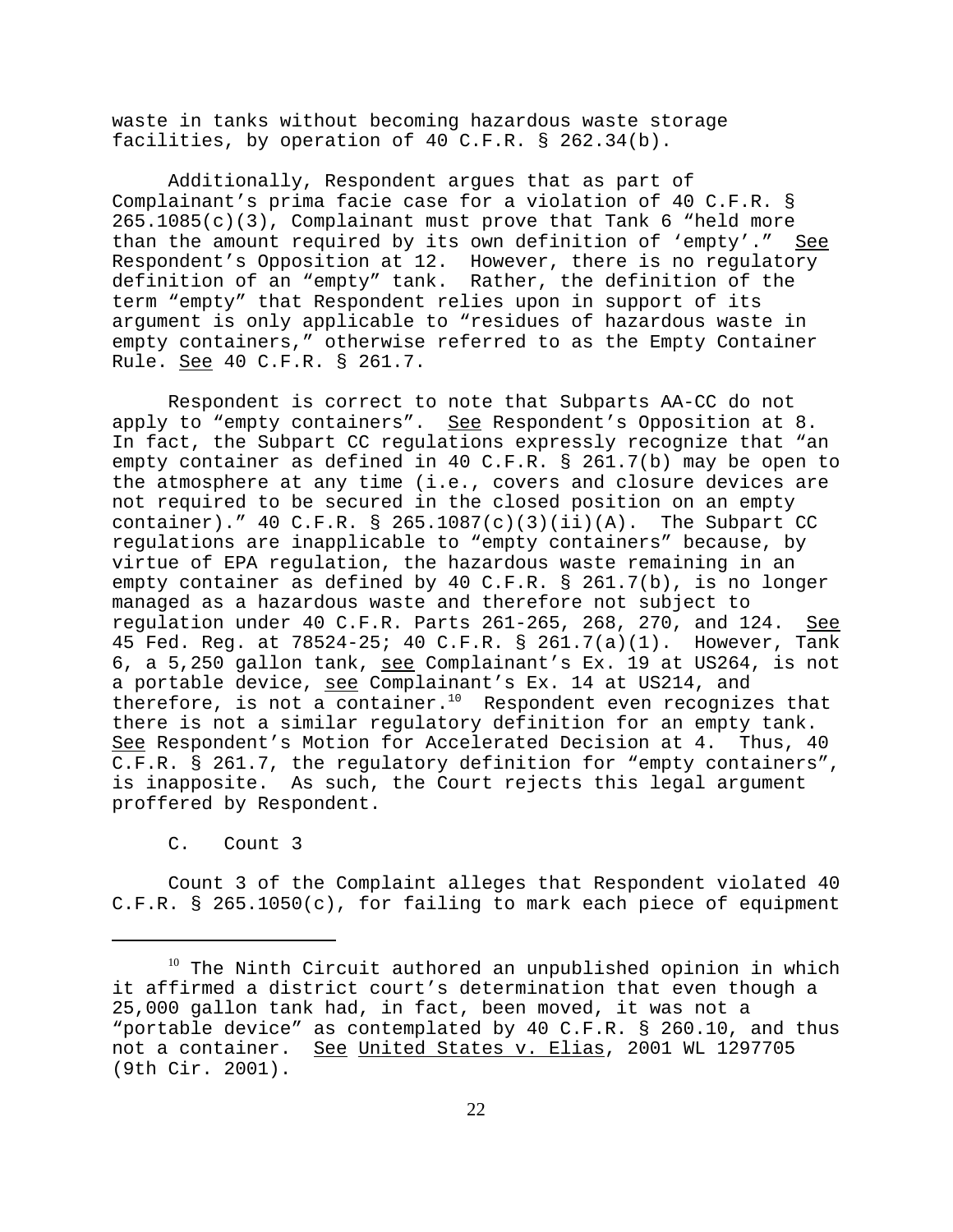subject to 40 C.F.R. Part 265 Subpart BB in a manner that would readily distinguish such equipment from other pieces of equipment at the facility. See 40 C.F.R.  $\S$  265.1050(c). With regard to this Count, Respondent has admitted all material factual allegations in the Complaint and does not oppose Complainant's Motion for Accelerated Decision. See Answer ¶¶ 65-70; Respondent's Opposition at 12-13. However, Respondent "submits that failure to label valves is simply an element of the failure to monitor," Id. at 13, which is the alleged violation in Count 1. In support of this proposition, Respondent references the applicable EPA Penalty Policy which states that "there are instances where a company's failure to satisfy one statutory or regulatory requirement either necessarily or generally leads to the violation of numerous other independent regulatory requirements." Id. (quoting RCRA Penalty Policy at 21). Respondent maintains that this is one such occasion where "multiple violations result from a single initial transgression" and as such, assessment of a separate penalty for Respondent's violation of 40 C.F.R. §§ 265.1052(a)(1) and 265.1057(a), the regulatory provisions at issue in Count 1, and for its violation of 40 C.F.R. § 265.1050(c), the regulatory provision at issue in Count 3, is inappropriate under the RCRA Penalty Policy.

Although Complainant offered the Court no legal analysis in opposition to Respondent's merger argument, the Court is unpersuaded by Respondent's contention that Counts 1 and 3 should be merged for penalty calculation purposes. In the case at bar, the violations alleged in Counts 1 and 3 are wholly independent and substantially distinguishable violations requiring different elements of proof. For instance, in Count 1, Complainant must prove that Respondent failed to perform the requisite Reference Method 21 monitoring of the pumps and valves in light liquid service. However, in Count 3, Complainant must prove that Respondent failed to mark each piece of equipment at its facility that is subject to Subpart BB. The fact that these two violations arise from the same regulatory section, namely 40 C.F.R. Part 265 Subpart BB, is not dispositive. Accordingly, Respondent's request to merge Counts 1 and 3 for penalty purposes is **DENIED**. Moreover, Complainant's Motion for Accelerated Decision on this Count is **GRANTED**.

An appropriate civil penalty will therefore be assessed for the violations found in Counts 1 and 3 of the Complaint. Such penalty will be determined by the evidence received at the hearing that will be scheduled in this matter. That hearing will also adjudicate Count 2 to which EPA has not been awarded accelerated decision. The parties are reminded that EPA bears the burden of proof as to both the civil penalty and liability issues. See 40 C.F.R. § 22.24.